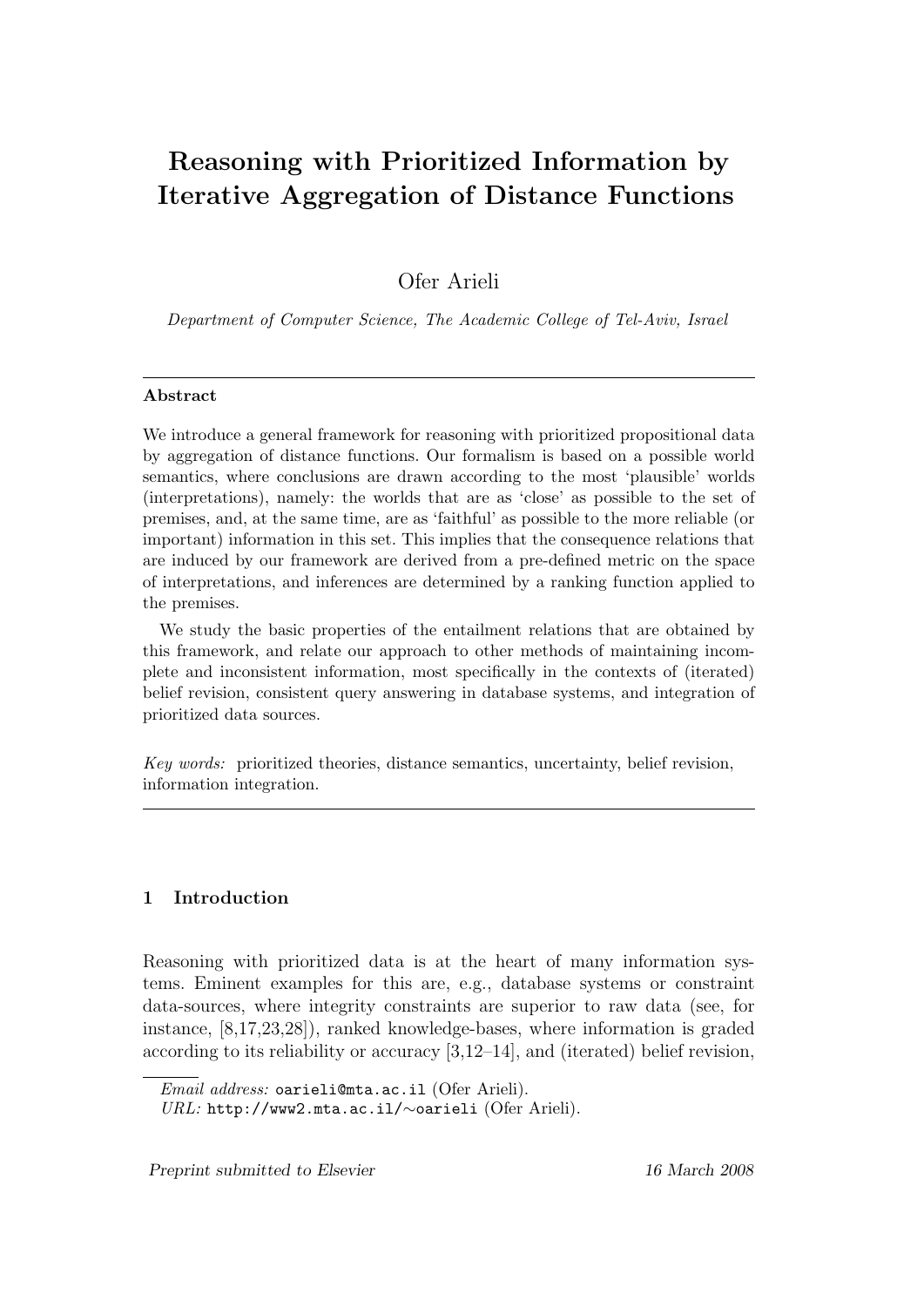where more recent data gets higher precedence than older one [19,20,25,40]. There is no wonder, therefore, that reasoning with prioritized information is a cornerstone of many formalisms for maintaining uncertainty, such as annotated logic [38], possibilistic logic [21], and System Z [24].

Prioritized data is handled in this paper by a possible-world semantics, derived by distance considerations. To illustrate this, consider the following example:

**Example 1** Let  $\Gamma$  be a set of formulas, consisting of the following subtheories:

$$
\Gamma_1 = \{ \text{bird}(x) \to \text{fly}(x), \text{ color_of}(\text{Tweety}, \text{Red}) \},
$$

$$
\Gamma_2 = \{ \text{bird}(\text{Tweety}), \text{ penguin}(\text{Tweety}) \},
$$

$$
\Gamma_3 = \{ \text{ penguin}(x) \to \neg \text{fly}(x) \}.
$$

Intuitively,  $\Gamma$  is a theory with three priority levels, where precedence is given to formulas that belong to subtheories with higher indices, that is, for  $1 \leq i < j \leq 3$ , each formula in  $\Gamma_j$  is considered more important (or more reliable) than the formulas in  $\Gamma_i$ .

A justification for the representation above may be the following: the highest level  $(\Gamma_3)$  consists of integrity constraints that should not be violated. In our case, the single rule in this level specifies that a characteristic property of penguins is that they cannot fly, and there are no exceptions to that. The intermediate level  $(\Gamma_2)$  contains some known facts about the domain of discourse, and the lowest level  $(\Gamma_1)$  consists of default assumptions about this domain (in our case, a bird can fly unless otherwise stated), and facts with lower certainty.

Note that as a 'flat' set of assertions (i.e., when all the assertions in  $\Gamma$  have the same priority), this theory is classically inconsistent, therefore everything follows from it, and so the theory is useless. However, as  $\Gamma$  is prioritized, one would like to draw the following conclusions from it:

- (1) Conclude bird(Tweety) and penguin(Tweety) (but not their negations), as these facts are explicitly stated in a level that is consistent with the higher priority levels.
- (2) Conclude  $\neg fly(Tweety)$  (and do not conclude  $fly(Tweety)$ ), as this fact follows from the two top priority levels, while its complement is inferrable by a lower level (which, moreover, is inconsistent with the higher levels).
- (3) Conclude color of(Tweety, Red) (but not its negation), since although this fact appears in the lowest level of  $\Gamma$ , and that level is inconsistent with the other levels, it is not contradicted by any consistent fragment of Γ, so there is no reason to believe that color of(Tweety, Red) does not hold.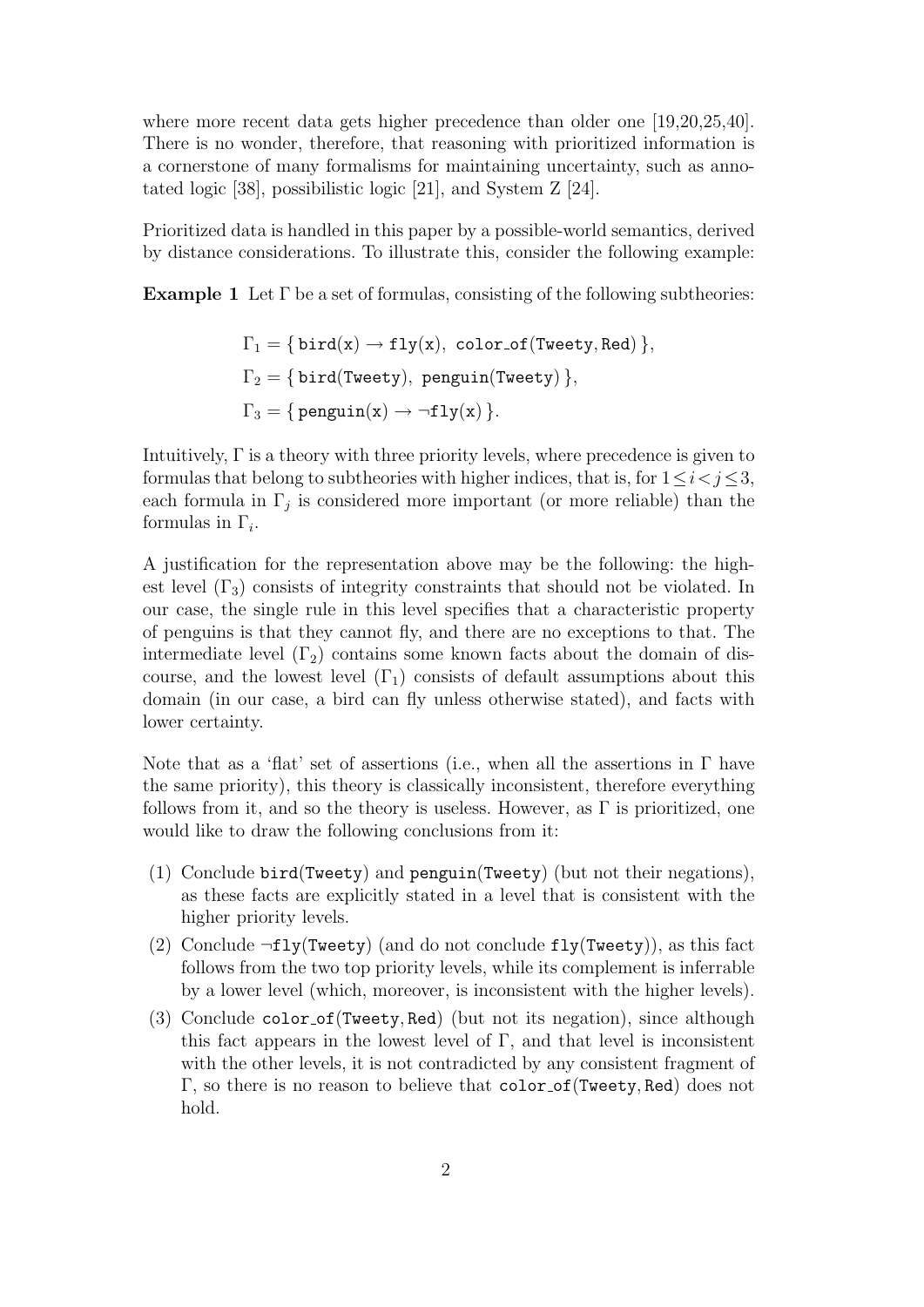In this paper, we introduce a family of distance-based entailments and show that they successfully capture the kind of reasoning described above. In this respect, this is a generalization of the approach in [4] for distance-based reasoning in the non-prioritized case (see also [9]). In a nutshell, reasoning in our framework is based on the following two principles:

- A distance-based preference relation is defined on the space of interpretations, so that inferences are drawn according to the most preferred interpretations. In the example above, for instance, interpretations in which  $fly(Tweety)$  is false will be 'closer' to  $\Gamma$ , and so more plausible, than interpretations in which  $fly(Tweety)$  is true, (thus item (2) above is obtained).
- Priorities are considered as extra-logical data that is exploited by an iterative process that first computes interpretations that are as close as possible to higher-level subtheories, and then makes preference among those interpretations according to their closeness to lower-level subtheories.

We show that different approaches to reasoning with uncertain and prioritized information can be described by these general principles, and consider some interesting properties shared by the entailment relations that are obtained. For instance, we show that many of those entailments can be considered as consequence relations in a 'cautious' sense (see Theorem 1), and that they have a Katsuno-Mendelzon-like representation by faithful pre-orders on the space of interpretations (Theorem 4).

The rest of the paper is organized as follows: in the next section we formalize the intuition above and define a family of distance-based aggregation functions and corresponding consequence relations for reasoning with prioritized data. Then, in Section 3, we consider some basic properties of these consequence relations. In Section 4 we situate our formalism in related areas such as iterated belief revision, database repair, and integration of independent and prioritized data-sources. In Section 5 we conclude. <sup>1</sup>

# 2 Distance-based Entailments for Prioritized Theories

In the sequel,  $\mathcal L$  is a propositional language with a finite set Atoms of atomic formulas. We denote by t and f the Boolean values 'true' and 'false', respectively. The space of the two-valued interpretations on Atoms is denoted  $\Lambda_{\text{Atoms}}$ . A theory  $\Gamma$  in  $\mathcal L$  is a (possibly empty) finite multiset of formulas in  $\mathcal L$ .<sup>2</sup> The

 $\overline{1}$  This is a revised and extended version of [5].

<sup>2</sup> As we (implicitly) assume domain closure, propositional semantics is assured for every theory. First-order notations are sometimes used for a compact representation of formulas in a theory.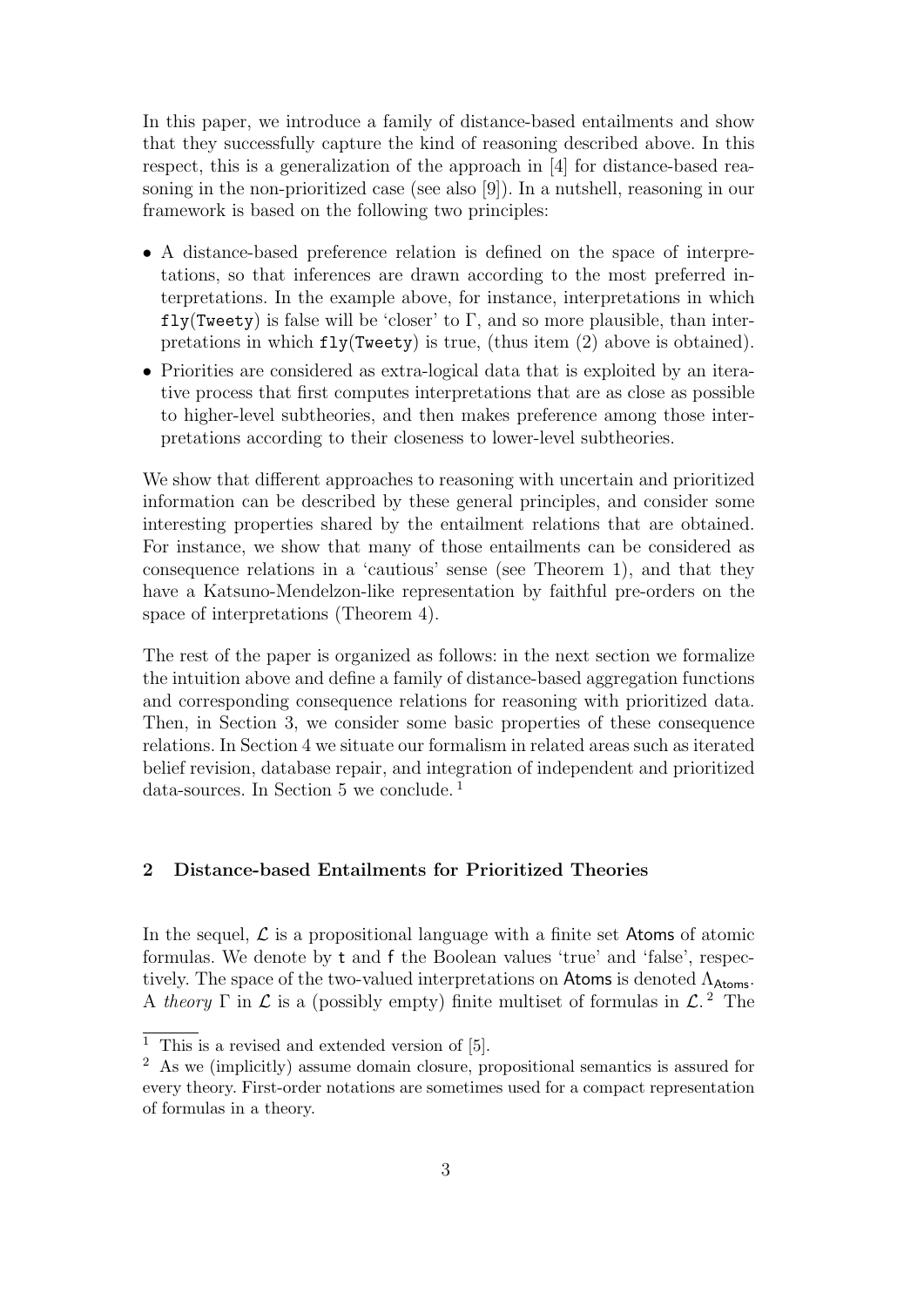set of atomic formulas that occur in the formulas of  $\Gamma$  is denoted Atoms( $\Gamma$ ) and the set of models of  $\Gamma$  (that is, the interpretations on  $\mathsf{Atoms}(\Gamma)$  in which every formula in  $\Gamma$  is true) is denoted  $mod(\Gamma)$ .

**Definition 1** An *n-prioritized theory* is a theory  $\Gamma^{(n)}$  in  $\mathcal{L}$ , partitioned into  $n \geq 1$  sub-theories  $\Gamma_i$   $(1 \leq i \leq n)$ . Notation:  $\Gamma^{(n)} = \Gamma_1 \oplus \Gamma_2 \oplus \ldots \oplus \Gamma_n$ .

In what follows we shall usually write  $\Gamma$  instead of  $\Gamma^{(n)}$ . Intuitively, formulas in higher levels are preferred over those in lower levels, so if  $1 \leq i < j \leq n$  then a formula  $\psi \in \Gamma_j$  overtakes any formula  $\phi \in \Gamma_i$ . Note that in this writing the precedence is righthand increasing.

**Definition 2** Let  $\Gamma = \Gamma_1 \oplus \ldots \oplus \Gamma_n$  be an *n*-prioritized theory.

- For any  $1 \leq i \leq n$ , we denote the  $n i + 1$  highest levels of  $\Gamma$  by  $\Gamma_{\geq i}$ , that is,  $\Gamma_{\geq i} = \Gamma_i \oplus \ldots \oplus \Gamma_n.$
- We denote by  $\overline{\Gamma}_{\geq i}$  the 'flat' (1-prioritized) theory, obtained by taking the union of the priority levels in  $\Gamma_{\geq i}$ , that is,  $\overline{\Gamma}_{\geq i} = \Gamma_i \cup \ldots \cup \Gamma_n$ . Also,  $\overline{\Gamma} = \overline{\Gamma}_{\geq 1}$ .
- The consistency level con of  $\Gamma$  is the minimal value  $i \leq n$  such that  $\overline{\Gamma}_{\geq i}$  is consistent. If there is no such value, we let  $con = n+1$  (and then  $\Gamma_{\geq con} = \emptyset$ ).

**Definition 3** A *pseudo distance* on a set  $U$  is a non-negative total function  $d: U \times U \rightarrow \mathbb{R}$ , satisfying the following two properties:

Symmetry:  $\forall u, v \in U \ d(u, v) = d(v, u).$ Identity Preservation:  $\forall u, v \in U$   $d(u, v) = 0$  iff  $u = v$ .

A *distance* (metric) on U is a pseudo distance on U with the following property:

Triangulation:  $\forall u, v, w \in U \ d(u, v) \leq d(u, w) + d(w, v)$ .

Example 2 It is easy to verify that the following two functions are distances on  $\Lambda_{\text{Atoms}}$ .

- The drastic distance:  $d_U(\nu,\mu) = 0$  if  $\nu = \mu$  and  $d_U(\nu,\mu) = 1$  otherwise.
- The Hamming distance:  $d_H(\nu, \mu) = |\{p \in \text{Atoms} \mid \nu(p) \neq \mu(p)\}|$ .

The drastic distance is also known as the discrete metric, and Hamming distance is sometimes called Dalal distance [18]. For other representations of distances between propositional interpretations see, e.g., [30].

**Definition 4** A numeric aggregation function f is a total function that accepts a multiset of real numbers and returns a real number. It is non-decreasing in the values of its argument (i.e.,  $f$  does not decrease when a multiset element is replaced by a bigger element),  $f({x_1, \ldots, x_n}) = 0$  iff  $x_1 = \ldots = x_n = 0$ , and  $\forall x \in \mathbb{R}$   $f(\lbrace x \rbrace) = x$ .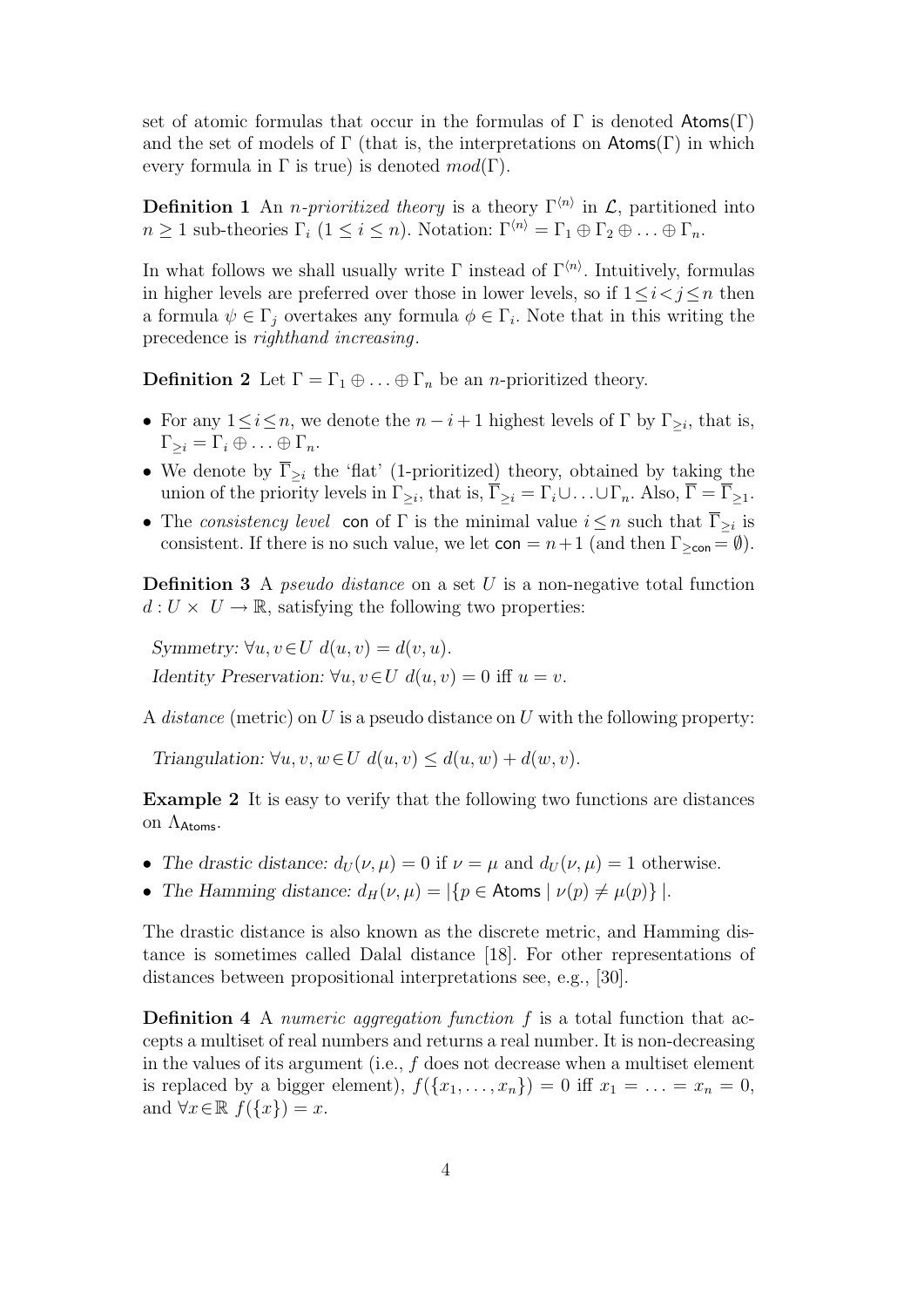**Definition 5** An aggregation function is called *hereditary*, if  $f(\lbrace x_1, ..., x_n \rbrace)$  <  $f({y_1,..., y_n})$  implies that  $f({x_1,..., x_n, z_1,..., z_m}) < f({y_1,..., y_n, z_1,..., z_m}).$ 

In the sequel, we shall apply aggregation functions to distance values. As distances are non-negative, summation, average, and maximum are all aggregation functions. Note, however, that while summation and average are hereditary, the maximum function is not.

**Definition 6** A pair  $\mathcal{P} = \langle d, f \rangle$ , where d is a pseudo distance and f is an aggregation function, is called a (distance-based) preferential setting. Given a theory  $\Gamma = {\psi_1, \ldots, \psi_n}$ , an interpretation  $\nu$ , and a preferential setting  $\langle d, f \rangle$ , we define:

 $\bullet$   $d(\nu, \psi_i) =$  $\sqrt{ }$  $\int$  $\mathcal{L}$  $\min\{d(\nu,\mu) \mid \mu \in mod(\psi_i)\}\$  if  $\psi_i$  is satisfiable,  $1 + \max\{d(\nu,\mu) \mid \nu,\mu \in \Lambda_{\text{Atoms}}\}$  otherwise. •  $\delta_{d,f}(\nu,\Gamma) = f({d(\nu,\psi_1),\ldots,d(\nu,\psi_n)})$ 

**Definition 7** A (pseudo) distance d is unbiased, if for every formula  $\psi$  and interpretations  $\nu_1, \nu_2$ , if  $\nu_1(p) = \nu_2(p)$  for every  $p \in \text{Atoms}(\psi)$ , then  $d(\nu_1, \psi) =$  $d(\nu_2, \psi)$ .

The last property assures that the 'distance' between an interpretation and a formula is independent of irrelevant atoms (those that do not appear in the formula). Note, e.g., that the distances in Example 2 are unbiased.

For a preferential setting  $\mathcal{P} = \langle d, f \rangle$  we now define an operator  $\Delta_{\mathcal{P}}$  that introduces, for every *n*-prioritized theory  $\Gamma$ , its 'most plausible' interpretations, namely: the interpretations that are  $\delta_{d,f}$ -closest to Γ.

**Definition 8** Let  $\mathcal{P} = \langle d, f \rangle$  be a preferential setting. For an *n*-prioritized theory  $\Gamma = \Gamma_1 \oplus \Gamma_2 \oplus \ldots \oplus \Gamma_n$  consider the following n sets of interpretations:

- $\Delta_{\mathcal{P}}^n(\Gamma) = \{ \nu \in \Lambda_{\text{Atoms}} \mid \forall \mu \in \Lambda_{\text{Atoms}} \ \delta_{d,f}(\nu,\Gamma_n) \leq \delta_{d,f}(\mu,\Gamma_n) \}.$
- $\Delta_{\mathcal{P}}^{n-i}(\Gamma) = \{ \nu \in \Delta_{\mathcal{P}}^{n-i+1}(\Gamma) \mid \forall \mu \in \Delta_{\mathcal{P}}^{n-i+1}(\Gamma) \; \delta_{d,f}(\nu, \Gamma_{n-i}) \leq \delta_{d,f}(\mu, \Gamma_{n-i}) \}$ for every  $1 \leq i \leq n$ .

The sequence  $\Delta_{\mathcal{P}}^n(\Gamma), \ldots, \Delta_{\mathcal{P}}^1(\Gamma)$  is clearly non-increasing, as sets with smaller indices are subsets of those with bigger indices. This reflects the intuitive idea that higher-level formulas are preferred over lower-level formulas, thus the interpretations of the latter are determined by the interpretations of the former. Since the relevant interpretations are derived by distance considerations, each set in the sequence above contains the interpretations that are  $\delta_{d,f}$ -closest to the corresponding subtheory among the elements of the preceding set in the sequence.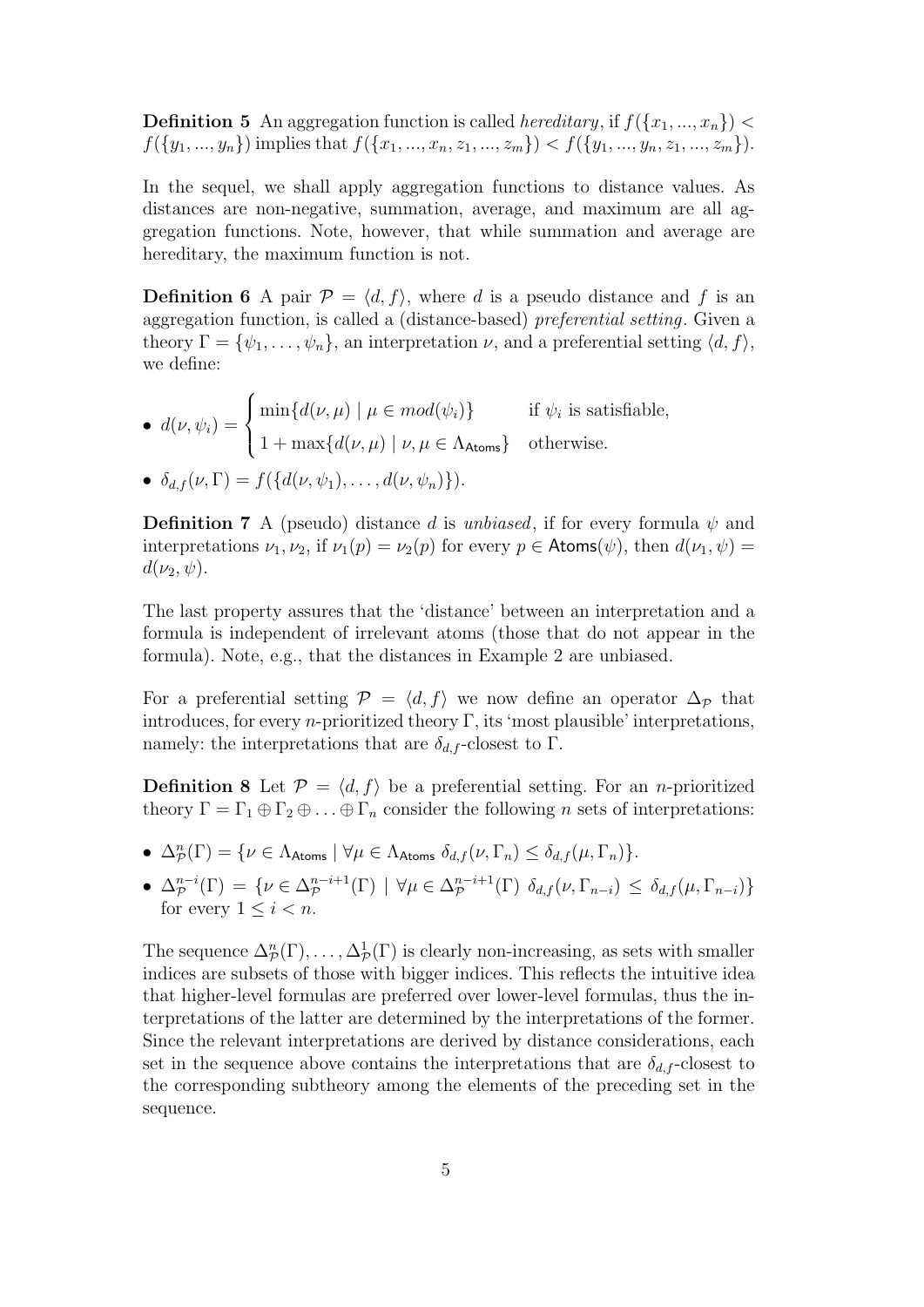We denote by  $\Delta_{\mathcal{P}}(\Gamma)$  the last set obtained by this sequence (that is,  $\Delta_{\mathcal{P}}(\Gamma)$  =  $\Delta^1_{\mathcal{P}}(\Gamma)$ . The elements of  $\Delta_{\mathcal{P}}(\Gamma)$  are the most plausible interpretations of  $\Gamma$ . These are the interpretations according to which the Γ-conclusions are drawn.

**Definition 9** Let  $\mathcal{P} = \langle d, f \rangle$  be a preferential setting. A formula  $\psi$  follows from an (*n*-prioritized) theory Γ, if every interpretation in  $\Delta_{\mathcal{P}}(\Gamma)$  satisfies  $\psi$ (that is, if  $\Delta_{\mathcal{P}}(\Gamma) \subseteq mod(\psi)$ ). We denote this by  $\Gamma \models_{\mathcal{P}} \psi$ .

**Example 3** Let  $\Gamma$  be a grounding of the prioritized theory in Example 1, and let  $\mathcal{P} = \langle d_H, \Sigma \rangle$ . Then:

| $\Gamma \models_{\mathcal{P}} \text{bird(Tweety)},$                                 | $\Gamma \models_{\mathcal{P}} \text{penguin(Tweety)},$            |
|-------------------------------------------------------------------------------------|-------------------------------------------------------------------|
| $\Gamma \models_{\mathcal{P}} \text{color_of}(\text{Tweety}, \text{Red}),$          | $\Gamma \models_{\mathcal{P}} \neg fly(Tweety),$                  |
| $\Gamma \not\models_{\mathcal{P}} \neg \text{bird}(\text{Tweety}),$                 | $\Gamma \not\models_{\mathcal{P}} \neg$ penguin(Tweety),          |
| $\Gamma \not\models_{\mathcal{P}} \neg \text{color_of}(\text{Tweety}, \text{Red}),$ | $\Gamma \not\models_{\mathcal{P}} \mathtt{fly}(\mathtt{Tweety}),$ |

as intuitively expected. In fact, using the results in the next section, one can show that the conclusions regarding bird(Tweety), penguin(Tweety), and  $fly(Tweety)$  hold in *every* setting (Proposition 5); the conclusions about the color of Tweety hold whenever d is unbiased and f is hereditary (see Proposition 7 and Note 3). The fact that the negations of these conclusions do not follow from  $\Gamma$  is ensured by Proposition 3.

## Two case studies

Before we get into details about common properties of  $\models_{\mathcal{P}}$ , we demonstrate their usefulness by showing the correspondence between two entailments of our framework and concrete prioritized merging operators that have been proposed in the literature. For this, we first need the following notations:

**Definition 10** Let  $\Gamma = \Gamma_1 \oplus \ldots \oplus \Gamma_n$ .

 $Con(\Gamma)$  are the consistent subsets of (the flat theory)  $\overline{\Gamma}$ .

 $\mathsf{PriCon}(\Gamma) = \{\Gamma_{i_1} \oplus \ldots \oplus \Gamma_{i_k} \mid 1 \leq i_1 < \ldots < i_k \leq n, \ \bigcup_{j=1}^k \Gamma_{i_j} \in \mathsf{Con}(\Gamma) \}.$ 

The following order relations may be defined on these sets:

**Definition 11** The order relation  $\prec_{\text{lex}}$  on PriCon(Γ) is defined as follows:

- $\Gamma_{i_1} \oplus \ldots \oplus \Gamma_{i_k} \prec_{\text{lex}} \Gamma_{j_1} \oplus \ldots \oplus \Gamma_{j_l}$  iff  $\langle i_k, \ldots, i_1 \rangle$  is lexicographically smaller than  $\langle j_1, \ldots, j_1 \rangle$ .
- We denote by  $\Gamma_{\text{mLex}}$  the  $\prec_{\text{lex}}$ -maximal element on PriCon(Γ).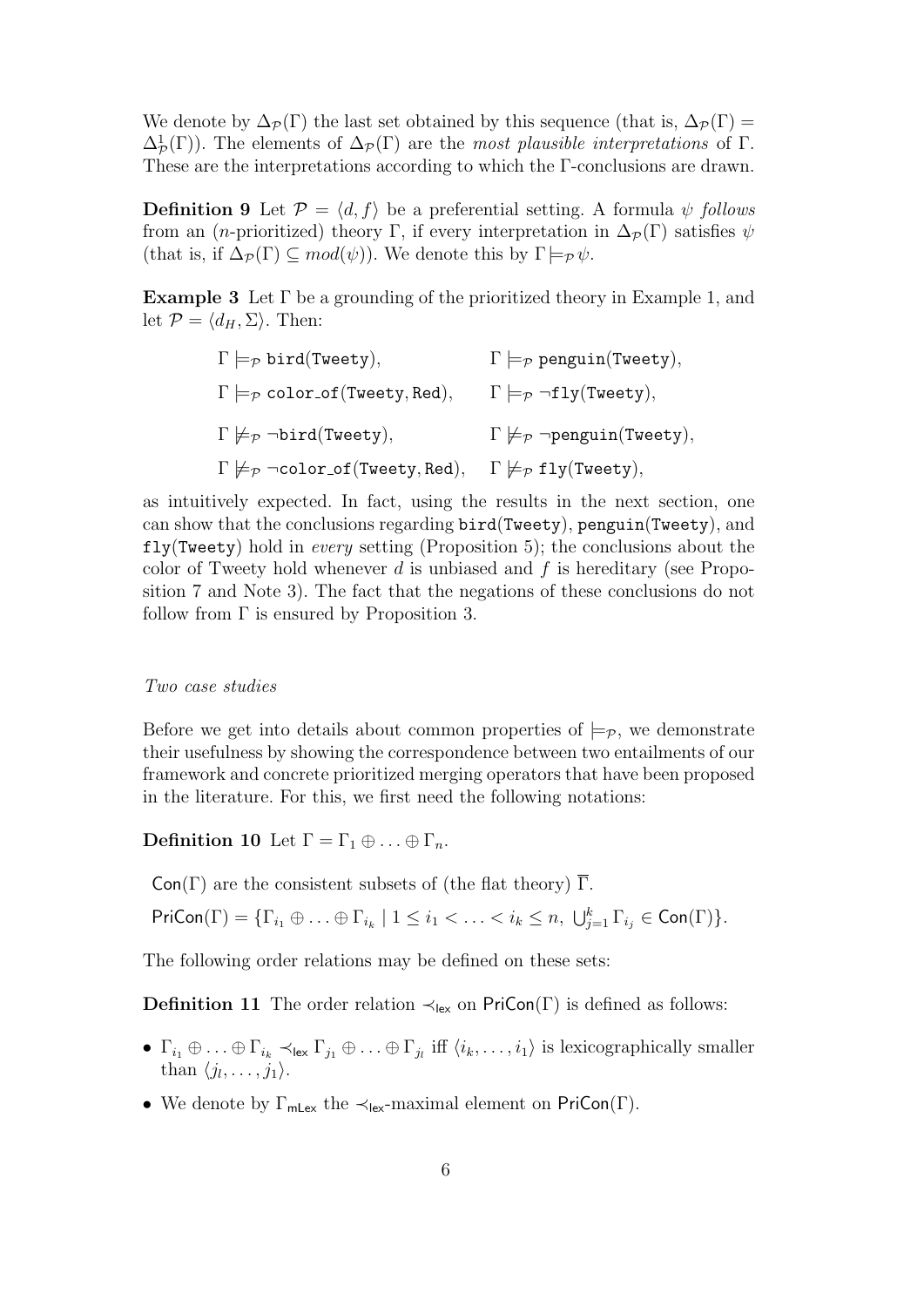It is easy to see that  $\Gamma_{\text{mLex}}$  is uniquely determined; it consists of  $\Gamma_{\geq \text{con}}$  and all the strata below con that can be added to  $\Gamma_{\geq \text{con}}$ , by a decreasing order of their indices, without violating the consistency of what is obtained.

**Definition 12** For  $\Gamma', \Gamma'' \in \text{Con}(\Gamma)$ , we denote:

\n- \n
$$
\mathbb{P}' \prec_{\mathsf{card}} \Gamma'' \text{ iff } \begin{cases}\n \exists 1 \leq k \leq n \, |\Gamma' \cap \Gamma_{\geq k}| < |\Gamma'' \cap \Gamma_{\geq k}|, \text{ and } \\
\forall i > k \, |\Gamma' \cap \Gamma_{\geq i}| = |\Gamma'' \cap \Gamma_{\geq i}|.\n \end{cases}
$$
\n
\n

• mCard( $\Gamma$ ) = { $\Gamma' \in \text{Con}(\Gamma) \mid \neg \exists \Gamma'' \in \text{Con}(\Gamma)$  such that  $\Gamma' \prec_{\text{card}} \Gamma''$  }.

**Example 4** Consider the 3-prioritized theory  $\Gamma = \Gamma_1 \oplus \Gamma_2 \oplus \Gamma_3$ , where  $\Gamma_1 =$  $\{r\}, \Gamma_2 = \{\neg p, p \rightarrow q, p \rightarrow \neg q\}, \text{ and } \Gamma_3 = \{p\}. \text{ Then } \Gamma_{\text{mLex}} = \{p, r\} \text{ and }$  $mCard(\Gamma) = \{\{p, p \rightarrow q, r\}, \{p, p \rightarrow \neg q, r\}\}.$ 

As the next proposition shows, the two order relations considered in the last two definitions may be associated with two corresponding preferential settings:

**Proposition 1** Let  $\Gamma = \Gamma_1 \oplus \ldots \oplus \Gamma_n$  be a prioritized theory. Then:

• 
$$
\Delta_{d_U, \max}(\Gamma) = mod(\Gamma_{\text{mLex}}), \, 3
$$

•  $\Delta_{d_U, \Sigma}(\Gamma) = \{ \nu \mid \nu \in mod(\Gamma') \text{ for some } \Gamma' \in \mathsf{mCard}(\Gamma) \}$ 

**Proof.** The first item follows from the fact that for every  $1 \leq i \leq n$  it holds that  $\delta_{d_U,\max}(\nu,\Gamma_i) = 0$  if  $\nu \in mod(\Gamma_i)$  and  $\delta_{d_U,\max}(\nu,\Gamma_i) = 1$  otherwise. The second item is obtained since  $\delta_{d_U, \Sigma}(\nu, \Gamma_i) = |\{ \gamma \in \Gamma_i \mid \nu \notin mod(\gamma) \}|.$ 

It follows, then, that  $\Gamma \models_{\langle d_U, \max \rangle} \psi$  iff  $\psi$  is in the transitive closure of  $\overline{\Gamma}_{\text{mLex}}$ . This is a refining of the possibilistic merging operator considered by Benferhat et al. [12,13] for reasoning with ranked knowledge-bases, in which  $\psi$  follows from  $\Gamma$  iff it is in the transitive closure of  $\overline{\Gamma}_{\geq \text{con}}$ .

The second item in Proposition 1 corresponds to the merging operator considered in [31] (see also [20]). We note, moreover, that in case that every  $\Gamma_i$ in  $\Gamma$  is a singleton, this is actually a linear revision in the sense of Nebel [36], since the iterated process can be represented as follows:

$$
\Delta_{d_U, \Sigma}(\Gamma_{\geq i}) = \begin{cases} mod(\Gamma_i) & i = n, \\ \Delta_{d_U, \Sigma}(\Gamma_{\geq i+1}) \cap mod(\Gamma_i) & i < n, \ \Delta_{d_U, \Sigma}(\Gamma_{\geq i+1}) \cap mod(\Gamma_i) \neq \emptyset, \\ \Delta_{d_U, \Sigma}(\Gamma_{\geq i+1}) & i < n, \ \Delta_{d_U, \Sigma}(\Gamma_{\geq i+1}) \cap mod(\Gamma_i) = \emptyset. \end{cases}
$$

<sup>&</sup>lt;sup>3</sup> mod(Γ), where  $\Gamma$  is a prioritized theory, is the same as  $mod(\overline{\Gamma})$ .

<sup>&</sup>lt;sup>4</sup> Indeed, as  $\overline{\Gamma}_{\geq \text{con}} \subseteq \overline{\Gamma}_{\text{mLex}}$ , every conclusion that is obtained by the merging operator of [12,13] is also deducible by  $\models_{\langle d_U, \text{max} \rangle}$ .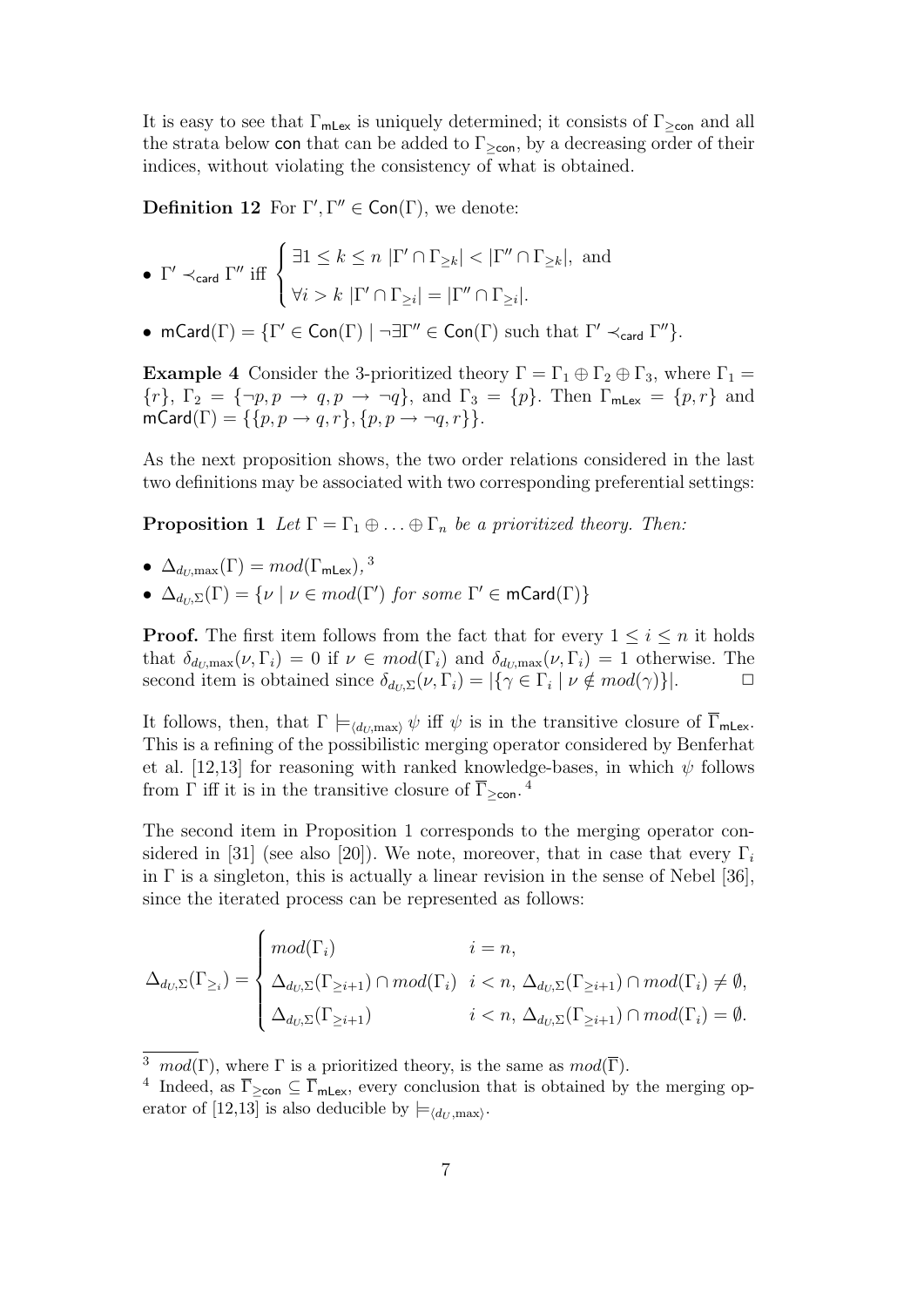Proposition 1 clarifies the inherent difference between the settings  $\langle d_U, \text{max} \rangle$ and  $\langle d_U, \Sigma \rangle$ . In both cases the construction of the most plausible interpretations is based on an iterative process of selecting formulas, from the highest stratum down to the lowest one. Yet, when  $\Sigma$  is the underlying aggregation function, as many formulas as possible are considered as long as consistency is not violated. On the other hand, when max is involved, a stratum is considered as a whole: either it preserves consistency or it is dropped altogether.

# 3 Reasoning with  $\models_{\mathcal{P}}$

In this section, we consider some basic properties of  $\models_{\mathcal{P}}$ . First, we examine 'flat' theories, i.e., multisets in which all the assertions have the same priority. This is analogous to distance-based non-prioritized reasoning, which is investigated in [4]. Proposition 2 recalls the main characteristics of the entailment relations in such cases.

**Definition 13** Let us denote by  $\models$  the standard classical entailment, that is:  $\Gamma \models \psi$  if every model of  $\Gamma$  is a model of  $\psi$ .

**Definition 14** Two sets of formulas  $\Gamma_1$  and  $\Gamma_2$  are called *independent* (or disjoint), if  $\text{Atoms}(\Gamma') \cap \text{Atoms}(\Gamma'') = \emptyset$ . Two independent theories  $\Gamma_1$  and  $\Gamma_2$ are a partition of a theory Γ, if  $\Gamma = \Gamma_1 \cup \Gamma_2$ .

**Proposition 2** [4] Let  $\mathcal{P} = \langle d, f \rangle$  be a preferential setting and  $\Gamma$  a 1-prioritized theory. Then:

- $\models_{\mathcal{P}}$  is the same as the classical entailment with respect to consistent premises: if  $\Gamma$  is consistent, then for every  $\psi$ ,  $\Gamma \models_{\mathcal{P}} \psi$  iff  $\Gamma \models \psi$ .
- $\models_{\mathcal{P}}$  is weakly paraconsistent: inconsistent premises do not entail every formula (alternatively, for every  $\Gamma$  there is a formula  $\psi$  such that  $\Gamma \not\models_{\mathcal{P}} \psi$ ).
- $\Rightarrow$   $\Rightarrow$  is non-monotonic: the set of the  $\Rightarrow$ -conclusions does not monotonically grow in the size of the premises.

If d is unbiased, then

•  $\models_{\mathcal{P}}$  is paraconsistent: if  $\psi$  is a non-tautological formula that is independent of  $\Gamma$ , then  $\Gamma \not\models_{\mathcal{P}} \psi$ .

If, in addition, f is hereditary, then

•  $\models_{\mathcal{P}}$  is rationally monotonic  $[32]$ : if  $\Gamma \models_{\mathcal{P}} \psi$  and  $\phi$  is independent of  $\Gamma \cup {\psi}$ , then  $\Gamma, \phi \models_{\mathcal{P}} \psi$ .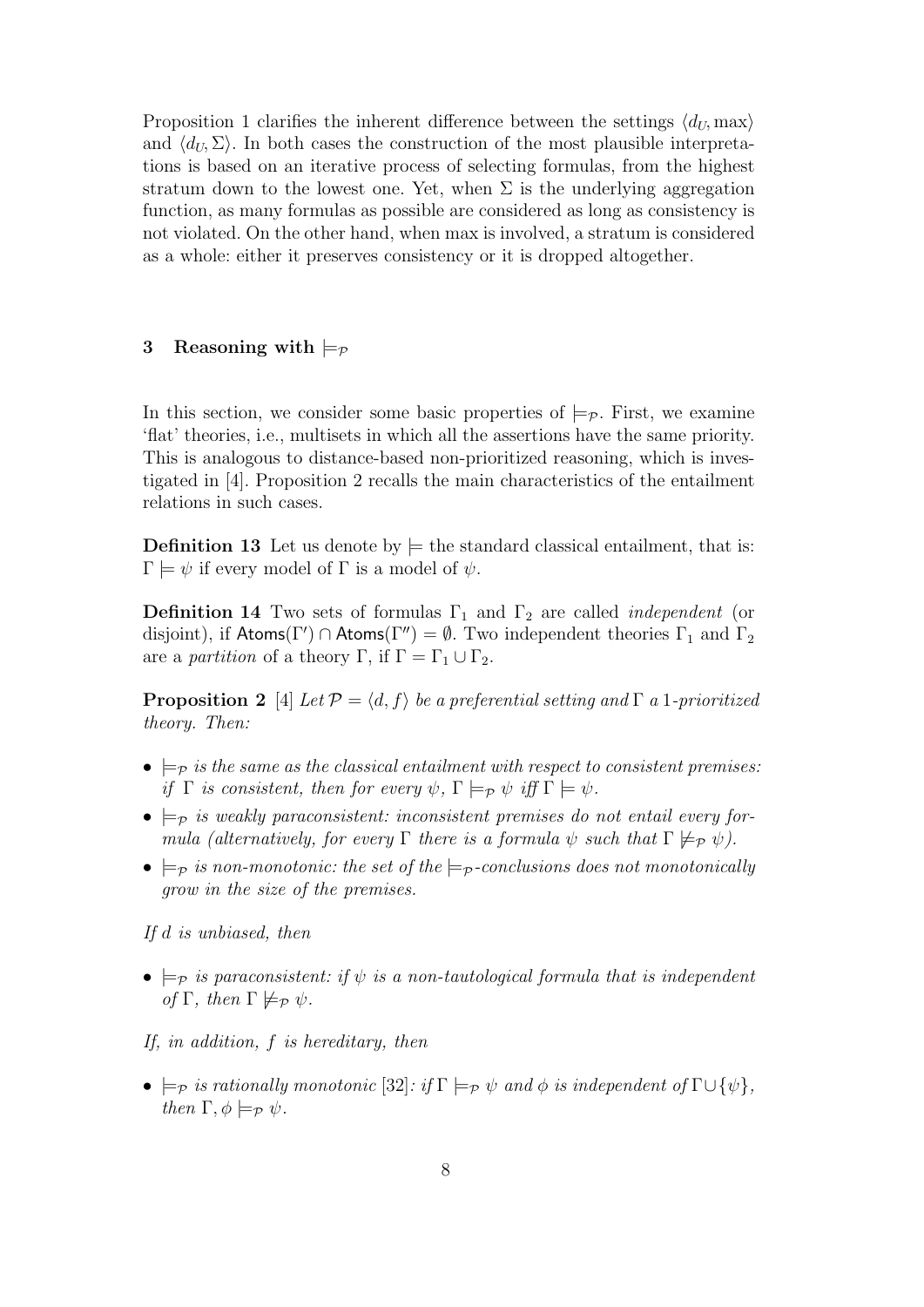•  $\models p$  is adaptive  $[10,11]$ : if  $\{\Gamma_1,\Gamma_2\}$  is a partition of  $\Gamma$ ,  $\Gamma_1$  is classically consistent, and  $\psi$  is independent of  $\Gamma_2$ , then  $\Gamma_1 \models \psi$  entails that  $\Gamma \models_{\mathcal{P}} \psi$ .

The arrangement of the premises in a stratified structure of priority levels allows to refine and generalize the results above. As a trivial example, it is clear that the 1-prioritized inconsistent theory  $\{p, \neg p\}$  is totally different than the 2-prioritized theory  $\{p\} \oplus \{\neg p\}$ , as in the latter the symmetry between p and  $\neg p$  breaks up.

In the rest of this section we examine how preferences determine the set of conclusions. The first, trivial observation, is that even if the set of premises is not consistent, the set of its  $\models_{\mathcal{P}}$ -conclusions remains classically consistent:

**Proposition 3** For every setting P, prioritized theory Γ, and formula  $\psi$ , if  $\Gamma \models_{\mathcal{P}} \psi$  then  $\Gamma \not\models_{\mathcal{P}} \neg \psi$ .

**Proof.** Otherwise,  $\Delta_{\mathcal{P}}(\Gamma) \subseteq mod(\psi)$  and  $\Delta_{\mathcal{P}}(\Gamma) \subseteq mod(\neg \psi)$ . Since  $mod(\psi) \cap$  $mod(\neg \psi) = \emptyset$ , we get a contradiction to the fact that  $\Delta_{\mathcal{P}}(\Gamma) \neq \emptyset$  (as  $\Lambda_{\text{Atoms}}$ ) is finite, there are always interpretations that are minimally  $\delta_{d,f}$ -distant from Γ, and so every theory has most plausible interpretations).  $\Box$ 

Another characteristic property of  $\models_{\mathcal{P}}$  is that priorities do have a primary role in the reasoning process; conclusions of higher-level observations remain valid when the theory is augmented with lower-level observations.<sup>5</sup>

**Proposition 4** Let  $\Gamma$  be an n-prioritized theory. Then for every  $1 \leq i < j \leq$  $n, if \Gamma_{\geq j} \models_{\mathcal{P}} \psi then \Gamma_{\geq i} \models_{\mathcal{P}} \psi.$ 

**Proof.** If  $\Gamma_{\geq j} \models_{\mathcal{P}} \psi$  then  $\Delta_{\mathcal{P}}^j(\Gamma) \subseteq mod(\psi)$ . But  $\Delta_{\mathcal{P}}^i(\Gamma) \subseteq \Delta_{\mathcal{P}}^j(\Gamma)$ , and so  $\Delta^i_{\mathcal{P}}(\Gamma) \subseteq mod(\psi)$  as well. Thus,  $\Gamma_{\geq i}$  $\models_{\mathcal{P}} \psi.$ 

Proposition 4 implies, in particular, that anything that follows from a subtheory that consists of the higher levels of a prioritized theory, also follows from the whole theory. Next we show that when the subtheory of the higher levels is classically consistent, we can say more than that: anything that can be classically inferred from the highest consistent levels of a prioritized theory is also deducible from the whole theory (even when lower-level subtheories imply the converse). To see this we suppose, then, that at least the most preferred level of  $\Gamma$  is classically consistent (that is, con  $\leq n$ ).

**Proposition 5** For every setting  $P = \langle d, f \rangle$  and for every n-prioritized theory  $\Gamma$  with a consistency level con  $\leq n$ , if  $\overline{\Gamma}_{\geq \text{con}} \models \psi$  then  $\Gamma \models_{\mathcal{P}} \psi$ .

For the proof of proposition 5 we need the following lemma:

<sup>5</sup> In [20] this is called 'the principle of prioritized monotonicity'.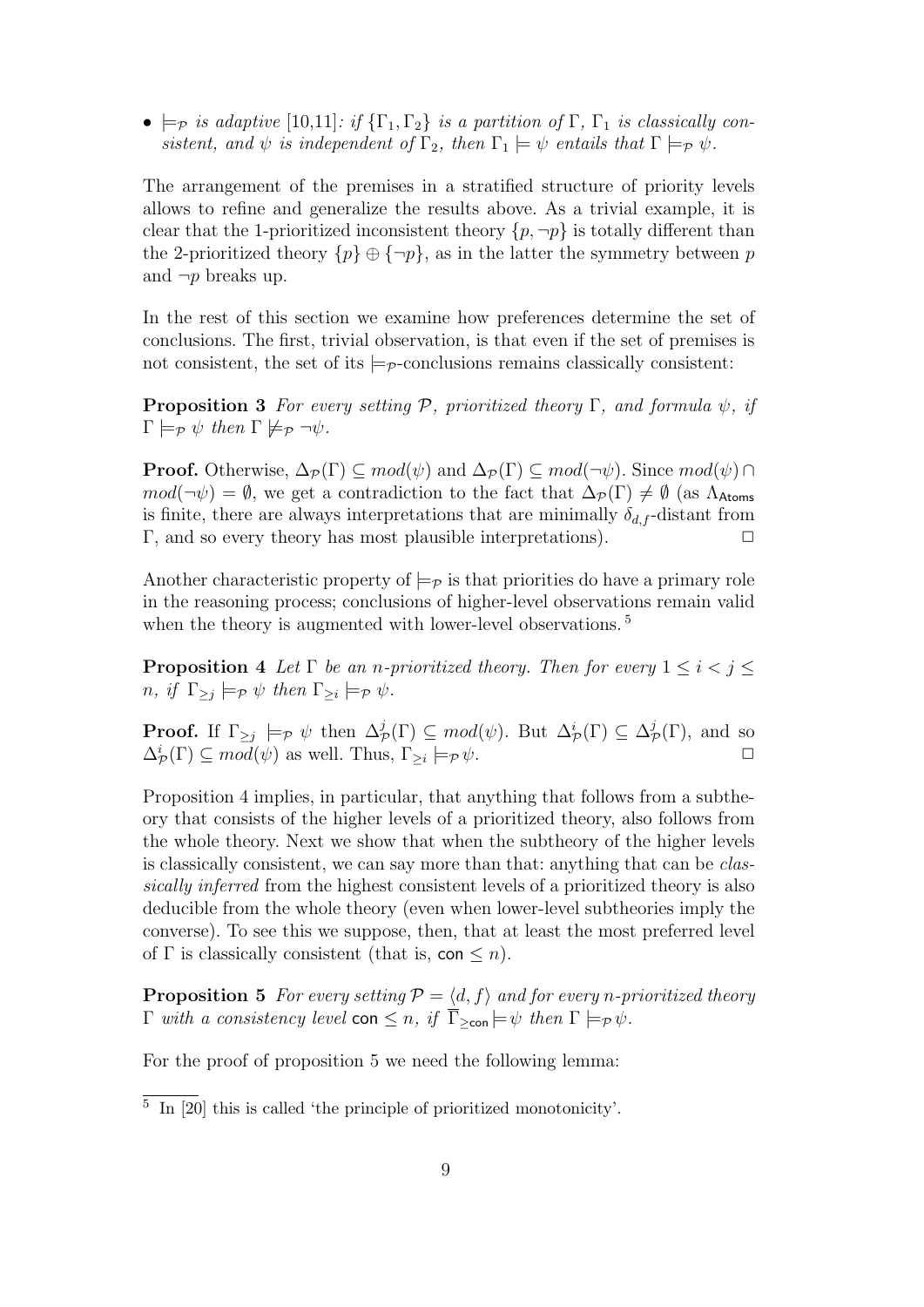**Lemma 1** For every preferential setting  $P = \langle d, f \rangle$  and for every n-prioritized theory  $\Gamma$  with con  $\leq n$ ,  $\Delta_{\mathcal{P}}(\Gamma_{\geq \text{con}}) = mod(\overline{\Gamma}_{\geq \text{con}})$ .

**Proof.** Let  $\nu$  be a model of  $\overline{\Gamma}_{\geq \text{con}} = \Gamma_{\text{con}} \cup ... \cup \Gamma_n$ . Then  $\nu$  is in particular a model of  $\Gamma_n = \{ \psi_1, \ldots, \psi_k \}$  and so  $d(\nu, \psi_i) = 0$  for every  $1 \leq i \leq k$ . Thus  $\delta_{d,f}(\nu,\Gamma_n) = 0$  as well. Since for every interpretation  $\mu$ ,  $\delta_{d,f}(\mu,\Gamma_n) \geq 0$ , we conclude that  $\nu \in \Delta_{\mathcal{P}}(\Gamma_n)$ . By similar arguments one can show, for every con  $\leq j$  < n, that as  $\nu \in \Delta_{\mathcal{P}}(\Gamma_{\geq j+1})$  and  $\nu \in mod(\Gamma_j)$ , necessarily  $\nu \in \Delta_{\mathcal{P}}(\Gamma_{\geq j})$ . It follows, then, that  $\nu \in \Delta_{\mathcal{P}}(\Gamma_{\geq \text{con}})$ .

For the converse, suppose that  $\nu$  is not a model of  $\overline{\Gamma}_{\geq \text{con}}$ . Then  $\nu$  is not a model of  $\Gamma_j$  for some con  $\leq j \leq n$ . Hence, there is a formula  $\psi \in \Gamma_j$  such that  $d(\nu, \psi) > 0$ . This implies that  $\delta_{d,f}(\nu, \Gamma_i) > 0$  as well. On the other hand, as  $\overline{\Gamma}_{\geq \text{con}}$  is consistent (by its definition), there is an element  $\mu \in mod(\overline{\Gamma}_{\geq \text{con}})$ . For this interpretation  $\delta_{d,f}(\mu,\Gamma_i)=0$  for every con  $\leq i\leq n$ . This implies that  $\nu \notin \Delta_{\mathcal{P}}(\Gamma_{\geq i})$  and so  $\nu \notin \Delta_{\mathcal{P}}(\Gamma_{\geq \text{con}})$ .

**Proof of Proposition 5.** By the definition of  $\Delta_{\mathcal{P}}$  and by Lemma 1,  $\Delta_{\mathcal{P}}(\Gamma) \subset$  $\Delta_{\mathcal{P}}(\Gamma_{\geq \text{con}}) = mod(\overline{\Gamma}_{\geq \text{con}})$ . Now, if  $\overline{\Gamma}_{\geq \text{con}} \models \psi$ , then  $\psi$  is true in every element of  $mod(\overline{\Gamma}_{\geq con})$ , and so  $\psi$  holds in every element of  $\Delta_{\mathcal{P}}(\Gamma)$ . Thus  $\Gamma \models_{\mathcal{P}} \psi$ .  $\Box$ 

Note 1 Consider again the three-level theory of Example 1. Proposition 5 guarantees the satisfaction of the first two items discussed in that example (the third item is considered in Note 3 below).

Another immediate corollary of Lemma 1 is the following:

**Proposition 6** For every setting  $P = \langle d, f \rangle$  and n-prioritized theory Γ with con  $\leq n$ , we have that  $\Gamma_{\geq \text{con}} \models_{\mathcal{P}} \psi$  iff  $\overline{\Gamma}_{\geq \text{con}} \models \psi$ .

In particular, then,  $\models_{\mathcal{P}}$  coincides with the classical entailment with respect to consistent sets of premises:

**Corollary 1** If  $\overline{\Gamma}$  is consistent, then  $\Gamma \models_{\mathcal{P}} \psi$  iff  $\overline{\Gamma} \models \psi$ .

**Proof.** By Proposition 6, since if  $\overline{\Gamma}$  is consistent then con=1, and so  $\Gamma_{\geq \text{con}} = \Gamma$ and  $\overline{\Gamma}_{\geq \text{con}} = \overline{\Gamma}$ .

In the general case, we have the following relation between  $\models_{\mathcal{P}}$  and  $\models$ :

Corollary 2 If  $\Gamma \models_{\mathcal{P}} \psi$  then  $\overline{\Gamma} \models \psi$ .

**Proof.** If  $\overline{\Gamma}$  is consistent then by Corollary 1  $\Gamma \models_{\mathcal{P}} \psi$  iff  $\overline{\Gamma} \models \psi$ . If  $\overline{\Gamma}$  is not classically consistent, then for *every* formula  $\psi$ ,  $\overline{\Gamma} \models \psi$ .

Taken together, Corollaries 1 and 2 mean that as long as the consistency of the premises is preserved, priorities have a vacuous role, as the set of conclusions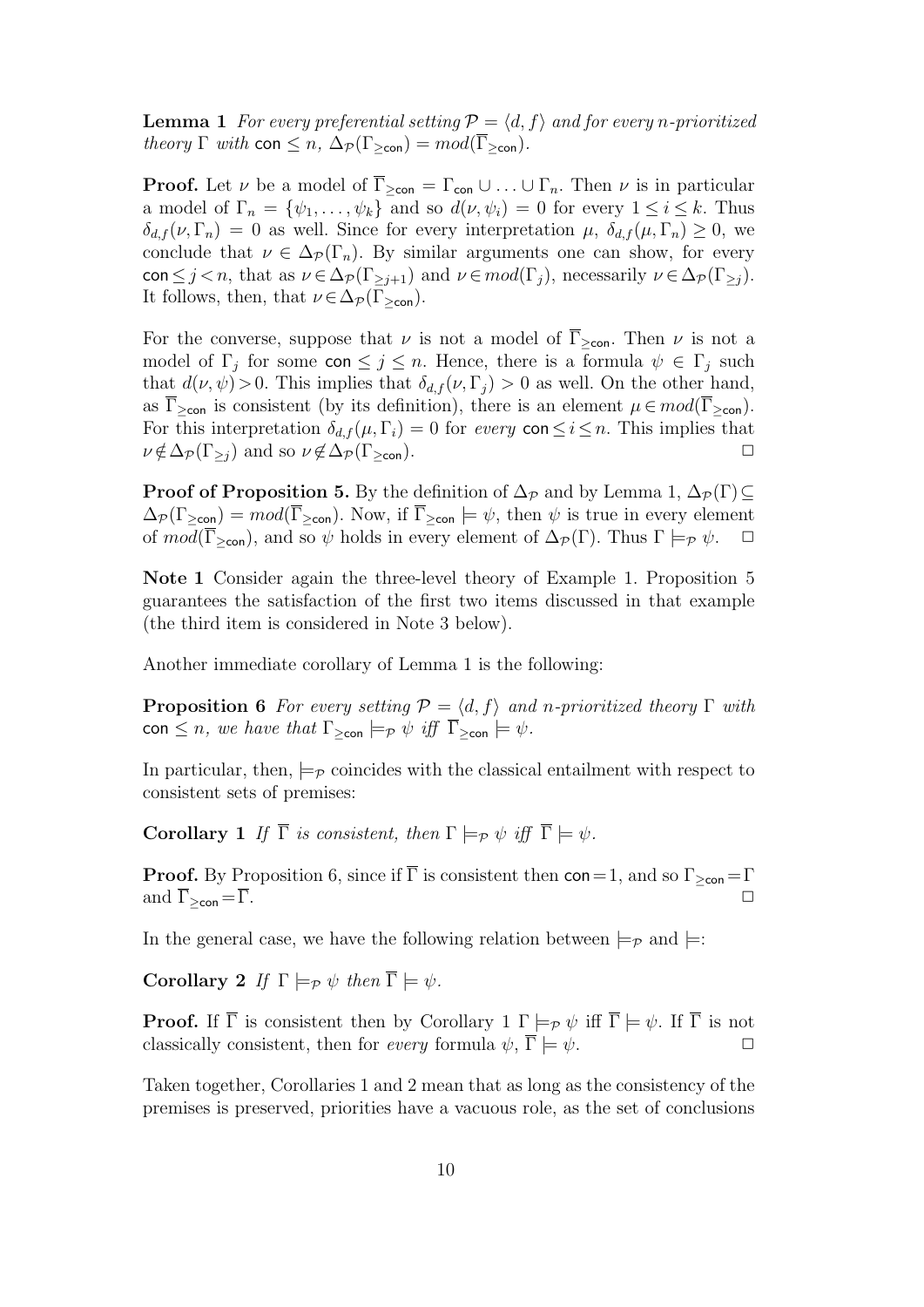coincides with the transitive closure of the corresponding flat theory. This is in a sharp contrast to situations in which the set of premises is not consistent, and then conclusions according to  $\models_{\mathcal{P}}$  are determined by the formulas in the higher consistent strata (Proposition  $6$ ), while reasoning with the flat theory and the standard classical entailment is degenerated.

A third corollary in this context is that conclusions of a consistent theory should not be retracted as long as the theory is extended by formulas that preserve its consistency. To see this, we first introduce the following notation:

**Notation 1** Let  $\Gamma = \Gamma_1 \oplus \ldots \oplus \Gamma_n$  be an *n*-prioritized theory. Denote by  $\Gamma \oplus \psi$ the theories that are obtained by extending  $\Gamma$  with a formula  $\psi$ , that is:

$$
\Gamma \uplus \psi = \left\{ \begin{aligned} & \{\psi\} \oplus \Gamma_1 \oplus \ldots \oplus \Gamma_n, & \Gamma_1 \cup \{\psi\} \oplus \ldots \oplus \Gamma_n, & \ldots, \\ & \Gamma_1 \oplus \ldots \oplus \Gamma_n \cup \{\psi\}, & \Gamma_1 \oplus \ldots \oplus \Gamma_n \oplus \{\psi\}. \end{aligned} \right\}
$$

**Corollary 3** If  $\Gamma \models_{\mathcal{P}} \psi$  and  $\overline{\Gamma} \cup \{\phi\}$  is consistent, then  $\Gamma' \models_{\mathcal{P}} \psi$  for each  $\Gamma' \in \Gamma \uplus \phi.$ 

**Proof.** If  $\overline{\Gamma} \cup \{\phi\}$  is consistent then so is  $\overline{\Gamma}$ . By Corollary 1,  $\Gamma \models_{\mathcal{P}} \psi$  implies  $\Gamma \models \psi$ , and so  $\Gamma \cup {\phi} \models \psi$ . Since the set of premises is consistent, we have, by Corollary 1 again, that  $\Gamma' \models_{\mathcal{P}} \psi$  for every  $\Gamma' \in \Gamma \uplus \phi$ .

Note 2 Unless consistency is assumed, the claim in Corollary 3 is not true, as in general  $\models_{\mathcal{P}}$  is non-monotonic. Indeed,  $\{p\} \models_{\mathcal{P}} p$  while  $\{p\} \oplus \{\neg p\} \not\models_{\mathcal{P}} p$ .

Next, we show that in many cases we can go beyond the results of Propositions 4 and 5: not only that one may deduce from the whole theory everything that is included in its highest levels, but also lower-level assertions are deducible from the whole theory, provided that no higher-level information contradicts them. This shows that our formalism avoids the so called *drown*ing effect, that is: formulas with low priority are not inhibited just due to the fact that the information at higher levels is contradictory. Prevention of the drowning effect is very important, e.g., in the context of belief revision, as it implies that anything that has no relation to the new information need not be revised.

**Proposition 7** Let  $P = \langle d, f \rangle$  be a setting where d is non-biased and f is hereditary. If a prioritized theory  $\Gamma$  can be partitioned to a consistent theory  $Γ'$  and a (possibly inconsistent) theory Γ'', then  $Γ \models_{\mathcal{P}} \psi$  for every  $\psi \in Γ'.$ 

Note 3 If  $\Gamma' \subseteq \Gamma_{\geq con}$ , then Proposition 7 is a straightforward consequence of Proposition 5. Yet, Proposition 7 is useful in cases where  $\Gamma'$  contains elements that are below the consistency level of  $\Gamma$ , and then the claim assures that the drowning effect is not imposed on these elements. The theory Γ, repre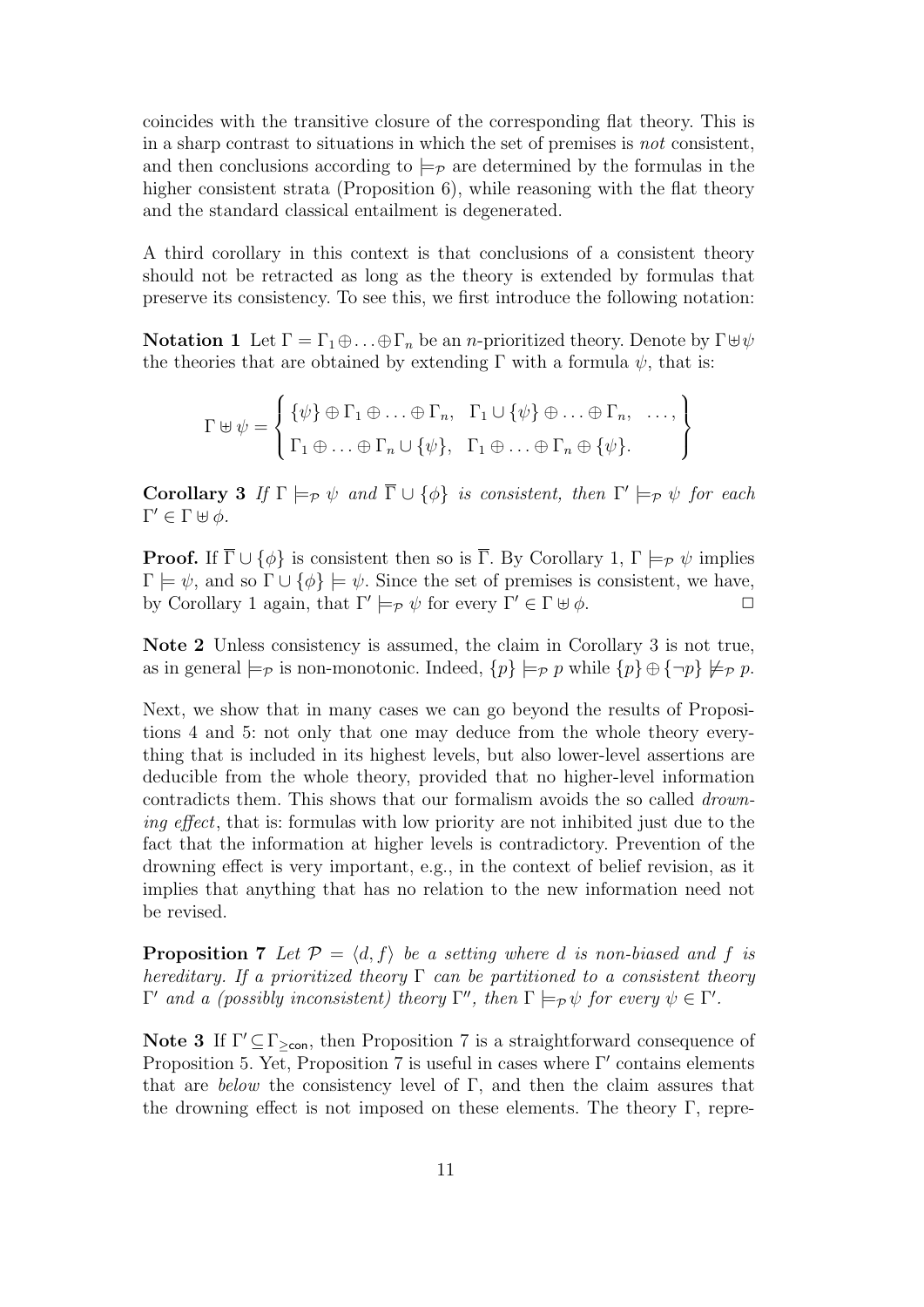senting Tweety dilemma in Example 1, is a good example for this. It can be partitioned to  $\Gamma' = \{\texttt{color_of}(\texttt{Twenty}, \texttt{Red})\}$  and  $\Gamma'' = \Gamma \setminus \Gamma'.$  In this representation the conditions of Proposition 7 are satisfied for every preferential setting  $\mathcal{P} = \langle d, f \rangle$  where d is unbiased and f is hereditary. In this case, then,  $\Gamma \models_{\mathcal{P}} \text{color-of(Tweety,Red)}$ , as indeed is suggested in the third item of Example 1. Note, however, that  $\Gamma \not\models_{d_U,\max} \mathtt{color\_of}(\mathtt{Tweety}, \mathtt{Red})$ , which shows that the condition in Proposition 7, that the aggregation function should be hereditary, is indeed necessary.

**Proof of Proposition 7.** Suppose for a contradiction that  $\Gamma \not\models_{\mathcal{P}} \psi$  for some  $\psi \in \Gamma'$ . Then there is an interpretation  $\nu \in \Delta_{\mathcal{P}}(\Gamma)$  such that  $\nu(\psi) = f$ . Also, since  $\psi \in \Gamma'$  and since  $\Gamma'$  is classically consistent, every model of  $\Gamma'$  satisfies  $ψ$ . So let  $μ$  be a model of Γ'. Consider an interpretation  $σ$  defined, for every  $p \in$  Atoms, as follows:

$$
\sigma(p) = \begin{cases} \mu(p) & \text{if } p \in \text{Atoms}(\Gamma'), \\ \nu(p) & \text{otherwise.} \end{cases}
$$

Let  $\phi$  be a formula in Γ. If  $\phi \in \Gamma'$  then by the definition of  $\sigma$ ,  $\sigma(\phi) = \mu(\phi)$ and as  $\mu \in mod(\Gamma')$  and d is unbiased,

$$
d(\sigma, \phi) = d(\mu, \phi) = 0 \le d(\nu, \phi). \tag{1}
$$

Moreover, for  $\phi = \psi$  we have that

$$
d(\sigma, \phi) = d(\mu, \phi) = 0 < d(\nu, \phi). \tag{2}
$$

If  $\phi \in \Gamma''$ ,  $\sigma(\phi) = \nu(\phi)$ , since  $\Gamma'$  and  $\Gamma''$  are not dependent. Thus, since d is unbiased,

$$
d(\sigma, \phi) = d(\nu, \phi). \tag{3}
$$

By (1)–(3) we have that for every  $\phi \in \Gamma$ ,  $d(\sigma, \phi) \leq d(\nu, \phi)$ , and there exists  $\phi \in \Gamma$  such that  $d(\sigma, \phi) < d(\nu, \phi)$ . Assuming that  $\psi \in \Gamma_i$ , and since f is hereditary, it follows that  $\delta_{d,f}(\sigma,\Gamma_i) < \delta_{d,f}(\nu,\Gamma_i)$  and for every other  $1 \leq j \leq n$ ,  $\delta_{d,f}(\sigma,\Gamma_j) \leq \delta_{d,f}(\nu,\Gamma_j)$ . This implies that  $\nu \notin \Delta^i_{\mathcal{P}}(\Gamma)$  and so  $\nu \notin \Delta_{\mathcal{P}}(\Gamma)$ ; a contradiction.

Example 5 According to the possibilistic revision operator that is introduced in [12,13], a formula  $\psi$  is a consequence of a prioritized (possibilistic) theory Γ if it follows from all the formulas above the consistency level of Γ. In our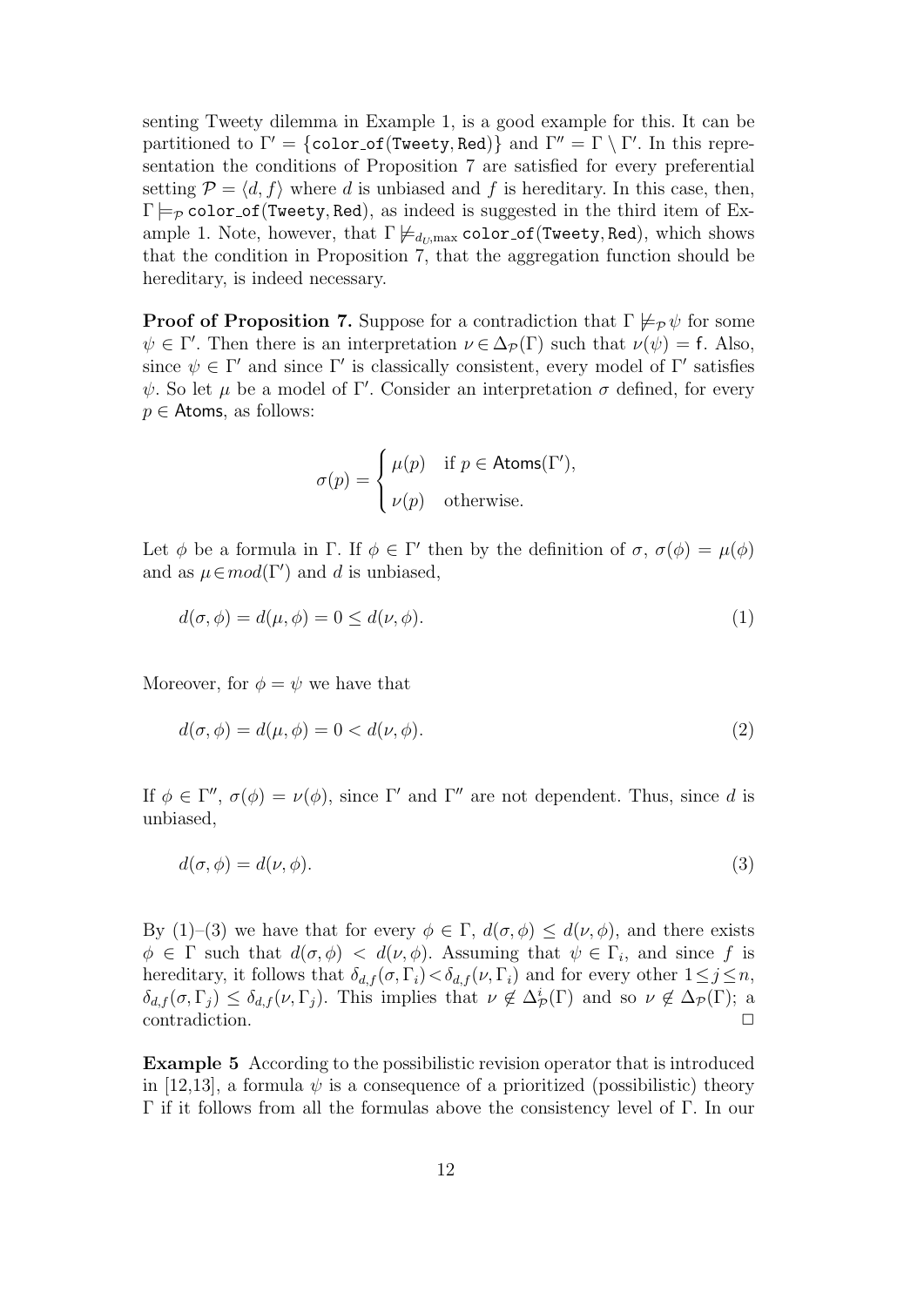notations, then,  $\psi$  follows from  $\Gamma$  iff  $\overline{\Gamma}_{\geq \text{con}} \models \psi$ , <sup>6</sup> and so this formalism has the drowning effect, which prevents the drawing of any conclusion that resides below the consistency level. In other formalisms for handling prioritized theories, such as those in [3,16,35], the drowning effect is avoided by using a similar policy as ours, namely: the elements of the revised theory are constructed in a stepwise manner, starting with the highest priority level and selecting from each level as many formulas as possible without violating consistency (see also [20] and the case studies in Section 2).

Concerning the computational complexity of entailments in our framework, it is clear from Corollary 1 that one cannot hope for better complexity results than those for the classical propositional logic, as for consistent premises the entailment problem is coNP-Complete. On the other hand, it is clear from Definitions 8, 9, and the fact that  $\Lambda_{\text{Atoms}}$  is finite, that for polynomially computable distances and aggregation functions, reasoning with  $\models p$  is in EXP, i.e., it is decidable with (at most) exponential complexity. A complexity analysis regarding some particular distance-based operators is given in [27] and [28].

We conclude this section by checking to what extent  $\models_{\mathcal{P}}$  may be considered a consequence relation.

**Definition 15** A (Tarskian) *consequence relation* [39] is a relation  $\vdash$  between multisets of formulas and formulas, that satisfies the following conditions:

| Reflexivity:  | $\Gamma \vdash \psi$ for every $\psi \in \Gamma$ .                                                                     |
|---------------|------------------------------------------------------------------------------------------------------------------------|
| Monotonicity: | if $\Gamma \vdash \psi$ and $\Gamma \subseteq \Gamma'$ then $\Gamma' \vdash \psi$ .                                    |
|               | Transitivity (Cut): if $\Gamma_1 \vdash \psi$ and $\Gamma_2, \psi \vdash \phi$ then $\Gamma_1, \Gamma_2 \vdash \phi$ . |

Clearly, Definition 15 is applied only to flat theories, but as it is shown in [4],  $\models_{\mathcal{P}}$  does not satisfy any of the properties in Definition 15 already when flat (1-prioritized) theories are considered. Yet, as the entailment relations induced by our framework are meant to deal with contradictions and to reflect belief revision, they cannot be reflexive nor monotonic. Indeed, for any setting  $\mathcal{P}$ , Proposition 3 shows that either  $\{p, \neg p\} \not\models_{\mathcal{P}} p$  or  $\{p, \neg p\} \not\models_{\mathcal{P}} \neg p$ , and so  $\models_{\mathcal{P}}$  is not reflexive. As Note 2 shows,  $\models_{\mathcal{P}}$  is not monotonic either, and similar considerations invalidate (prioritized versions of) transitivity in our case. However, although  $\models_{\mathcal{P}}$  is not a consequence relation in the usual sense, it does satisfy the weaker conditions in Definition 16 below, which guarantee a 'proper behaviour' of nonmonotonic entailments in the presence of inconsistency (see also [6]).

 $\overline{6}$  Note that by Proposition 5 this implies that every possibilistic conclusion of Γ may be inferred also by our formalisms.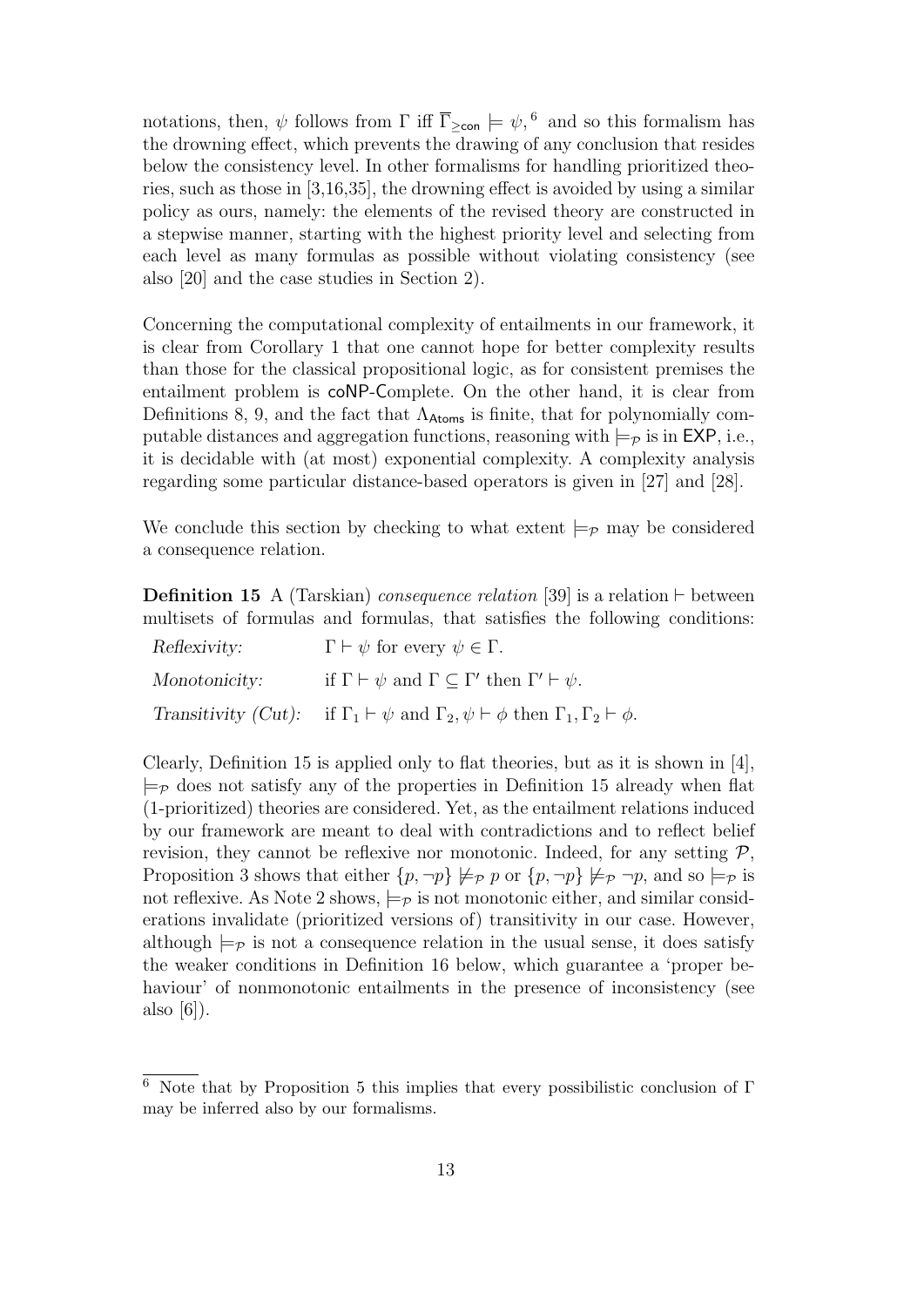**Definition 16** A (prioritized) *cautious* consequence relation is a relation  $\sim$ between prioritized theories and formulas in  $\mathcal{L}$ , that satisfies the following conditions: for every prioritized theory Γ, a satisfiable formula  $\psi$ , and a formula  $\phi$  in  $\mathcal{L}$ ,

| Cautious Reflexivity: | if $\Gamma'$ and $\Gamma''$ are a partition of $\Gamma$ , <sup>7</sup> and $\Gamma'$ is consis-<br>tent, then $\Gamma \sim \psi$ for all $\psi \in \Gamma'$ . |
|-----------------------|---------------------------------------------------------------------------------------------------------------------------------------------------------------|
|                       | Cautious Monotonicity: if $\Gamma \sim \psi$ and $\Gamma \sim \phi$ , then $\Gamma \oplus {\psi} \sim \phi$ .                                                 |
|                       | Cautious Transitivity: if $\Gamma \sim \psi$ and $\Gamma \oplus {\psi} \sim \phi$ , then $\Gamma \sim \phi$ . <sup>8</sup>                                    |

**Theorem 1** Let  $\mathcal{P} = \langle d, f \rangle$  be a setting where d is non-biased and f is hereditary. Then  $\models_{\mathcal{P}}$  is a cautious consequence relation.

**Proof.** See the appendix of the paper.  $\Box$ 

Another set of accepted principles for nonmonotonic consequence operators was introduced in [29] (see also [34]). Below, we adapt it for prioritized premises.

**Definition 17** A relation  $\sim$  between multisets of formulas and formulas in  $\mathcal{L}$ is called prioritized preferential, if it satisfies cautious monotonicity, cautious transitivity (as in Definition 16), and the following rules:

| Weak Reflexivity: | if $\psi$ is satisfiable then $\Gamma \oplus {\psi} \sim \psi$ .                                                                                  |
|-------------------|---------------------------------------------------------------------------------------------------------------------------------------------------|
| Right Weakening:  | if $\models \psi \rightarrow \phi$ and $\Gamma \sim \psi$ then $\Gamma \sim \phi$ .                                                               |
|                   | Left Logical Equivalence: if $\models \psi \leftrightarrow \phi$ and $\Gamma \oplus {\psi} \sim \sigma$ then $\Gamma \oplus {\phi} \sim \sigma$ . |
| Or:               | if $\Gamma \oplus {\psi} \sim \sigma$ and $\Gamma \oplus {\phi} \sim \sigma$ then $\Gamma \oplus {\psi \vee \phi} \sim \sigma$ .                  |

**Theorem 2** Let  $\mathcal{P} = \langle d, f \rangle$  be a setting where d is non-biased and f is hereditary. Then  $\models_{\mathcal{P}}$  is prioritized preferential.

**Proof.** See the appendix of the paper. □

# 4 Related Areas and Applications

In this section we consider in greater detail three different paradigms in which knowledge is represented in terms of prioritized theories and is processed by distance-based entailments.

<sup>7</sup> In the sense of Definition 14.

<sup>8</sup> These are the prioritized versions of cautious monotonicity and cautious transitivity. The original versions of these rules are defined for flat theories in [22] and in [29] respectively, where  $\Gamma \oplus {\psi}$  is replaced by  $\Gamma \cup {\psi}$  (see also [34]).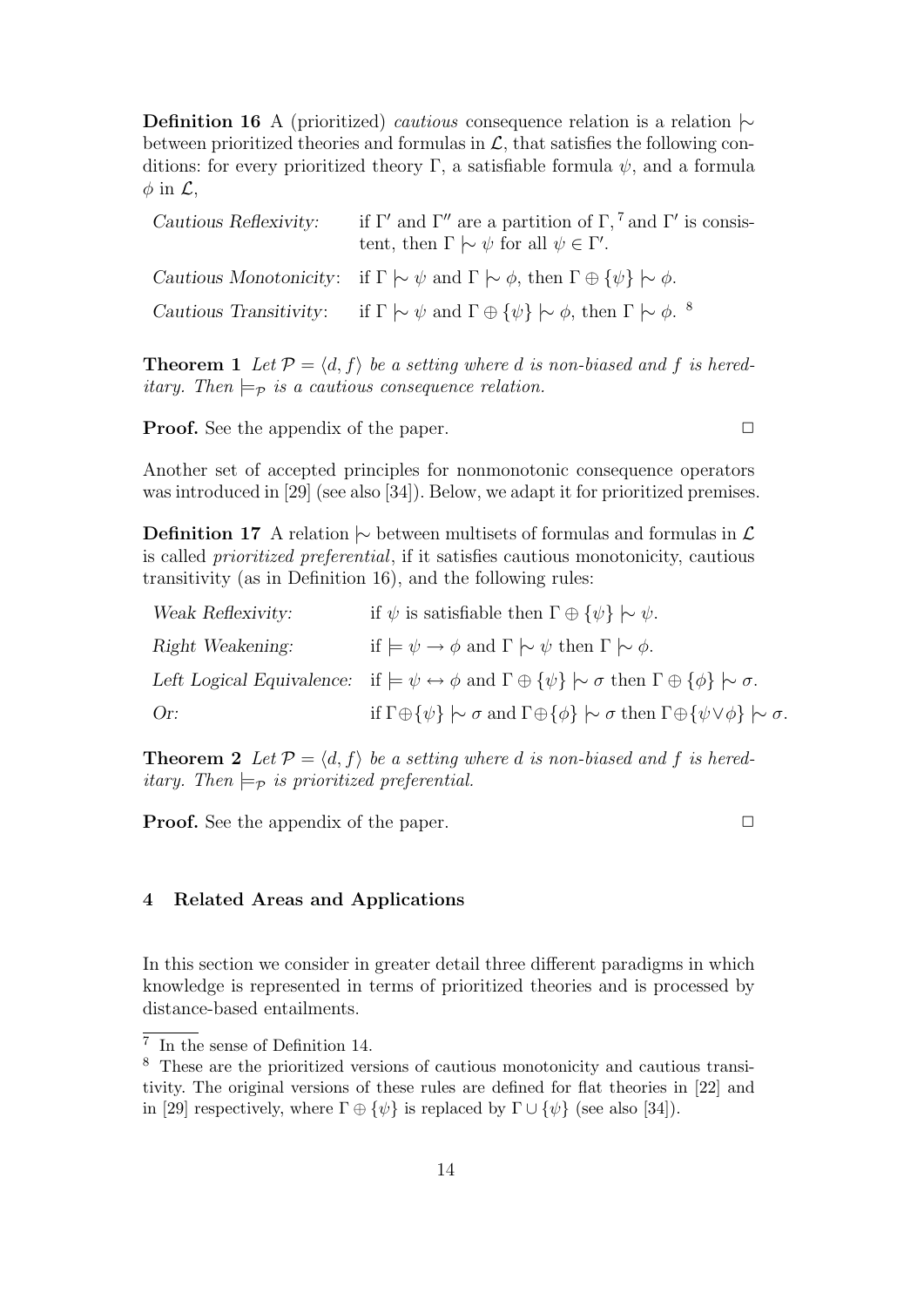## 4.1 Iterated Belief Revision

Belief revision, the process of changing beliefs in order to take into account new pieces of information, is perhaps closest in spirit to the basic ideas behind our framework. A widely accepted rationality criterion in this context is the success postulate that asserts that a new item of information is always accepted. In our case, this means that new data should have a higher priority over older one. Thus, assuming that Γ represents the reasoner's belief, the revised belief state in light of new information  $\psi$  may be represented by  $\Gamma \oplus {\psi}$ . Consequently, a revision by a sequence of (possibly conflicting) observations  $\psi_1, \ldots, \psi_m$  may be expressed by  $\Gamma \oplus {\psi_1} \oplus ... \oplus {\psi_m}$ .

The following set of rationality postulates, introduced in  $[1]$  by Alchourrón, Gärdenfors, and Makinson (AGM) for belief revision in the non-prioritized case, is often considered as the starting point in this area.

**Definition 18** Let K be a *belief state*, i.e., a deductively closed set of formulas, and let  $\psi$  be a formula. We denote by  $K + \psi$  the logical closure of  $K \cup \psi$ , and by  $\circ$  a revision operator, i.e., an operator that accepts a belief state and a formula, and produces a new belief state. The AGM postulates for  $\circ$  are the following conditions:

 $K \circ \psi$  is a belief state (i.e., it is closed under logical consequences),

- $\psi$  belongs to  $K \circ \psi$ ,
- $K \circ \psi \subseteq K + \psi$ ,

if  $\neg \psi \notin K$  then  $K \circ \psi = K + \psi$ ,

 $K \circ \psi$  is inconsistent only if  $\psi$  is inconsistent,

if  $\psi$  and  $\phi$  are logically equivalent, then  $K \circ \psi = K \circ \phi$ ,

 $K \circ (\psi \wedge \phi) \subseteq (K \circ \psi) + \phi,$ 

if  $\neg \phi \notin K \circ \psi$  then  $(K \circ \psi) + \phi \subseteq K \circ (\psi \wedge \phi)$ .

In [26] the AGM postulates were rephrased by Katsuno and Mendelzon in terms of order relations as follows:

**Proposition 8** Let  $\Gamma$  be a set of formulas in a propositional language  $\mathcal{L}$ . A revision operator  $\circ$  satisfies the AGM postulates if and only if there is a faithful order  $\leq_{\Gamma}$ , such that  $mod(\Gamma \circ \psi) = \min(mod(\psi), \leq_{\Gamma})$ .<sup>9</sup>

 $9$  The reader is referred, e.g., to [19,25] for detailed discussions on this result and its notions.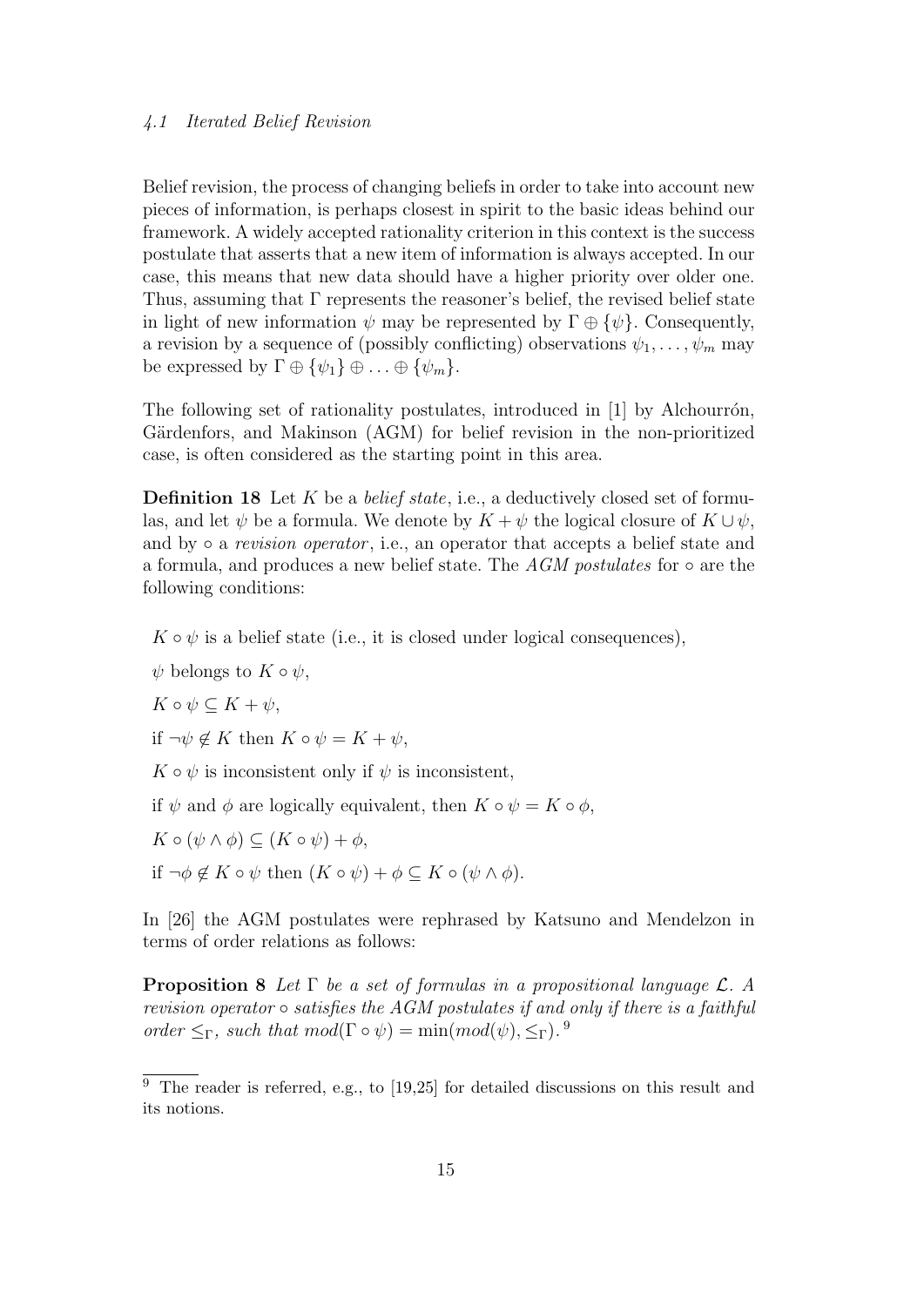In light of this result, one may represent revision in our framework in terms of minimization of a preferential (ranking) order. For this, we consider the following adjustment, to the context of prioritized theories, of faithful orders.

**Definition 19** Let  $\mathcal{P}$  be a preferential setting and  $\Gamma$  a prioritized theory. A total preorder  $\leq^{\mathcal{P}}_{\Gamma}$  on  $\Lambda_{\text{Atoms}}$  is called (preferentially) *faithful*, if the following conditions are satisfied:

(1) If  $\nu, \mu \in \Delta_{\mathcal{P}}(\Gamma)$  then  $\nu <sup>\mathcal{P}</sup><sub>\Gamma</sub> \mu$  does not hold.

(2) If  $\nu \in \Delta_{\mathcal{P}}(\Gamma)$  and  $\mu \notin \Delta_{\mathcal{P}}(\Gamma)$  then  $\nu <^{\mathcal{P}}_{\Gamma} \mu$ .

**Theorem 3** A preferential setting  $P$  is characterized by faithful orders: for every prioritized theory  $\Gamma$  there is a faithful order  $\leq^{\mathcal{P}}_{\Gamma}$  (depending on  $\mathcal P$  and  $\Gamma$ ), such that  $\Delta_{\mathcal{P}}(\Gamma) = \{ \nu \in \Lambda_{\text{Atoms}} \mid \forall \mu \in \Lambda_{\text{Atoms}} \nu \leq^{\mathcal{P}}_{\Gamma} \mu \}.$ 

**Theorem 4** Let  $P$  be a preferential setting and  $\Gamma$  a prioritized theory on  $\mathcal{L}$ . Then there is a faithful order  $\leq^{\mathcal{P}}_{\Gamma}$  (depending on  $\mathcal P$  and  $\Gamma$ ), such that, for every non-contradictory formula  $\psi$  in  $\mathcal{L}, \Delta_{\mathcal{P}}(\Gamma \oplus \psi) = \min \left( mod(\psi), \leq^{\mathcal{P}}_{\Gamma} \right)$ .

The proofs of Theorems 3 and 4 appear in the appendix. It is interesting to note that the order relation in these theorems is the same, and so, in terms of entailments, they may be combined and rewritten as follows:

Corollary 4 Let P be a preferential setting,  $\Gamma$  a prioritized theory, and  $\psi$  a non-contradictory formula in  $\mathcal{L}$ . Then there is a faithful order  $\leq^{\mathcal{P}}_{\Gamma}$ , such that, for every formula  $\phi$  in  $\mathcal{L},$ 

(1)  $\Gamma \models_{\mathcal{P}} \phi$  iff  $\phi$  is satisfied by every  $\leq^{\mathcal{P}}_{\Gamma}$ -minimal element of  $\Lambda_{\text{Atoms}}$ .

(2)  $\Gamma \oplus \psi \models_{\mathcal{P}} \phi$  if  $\phi$  is satisfied by every  $\leq^{\mathcal{P}}_{\Gamma}$ -minimal element of mod( $\psi$ ).

Note 4 In [26] a belief base  $\Gamma$  is represented by a single formula, which is the conjunction of the elements in Γ. In the prioritized setting this is, of course, not possible, as different formulas in  $\Gamma$  have different priorities. Also, in [26] the faithful property is defined in terms of  $mod(\Gamma)$  rather than  $\Delta_{\mathcal{P}}(\Gamma)$ . This distinction follows again from the fact that in the non-prioritized case the formula that represents a belief set  $\Gamma$  is consistent and as such it always has models, while in our case a prioritized theory  $\Gamma = \bigoplus_i \Gamma_i$  is different than the 'flat' theory  $\bigcup_i \Gamma_i$  that may not even be consistent.

Theorem 4 is relevant for a single revision. For successive revisions one may follow Darwiche and Pearl's approach [19], extending the AGM postulates with four additional ones. As it turns out, three of these postulates hold in our context:

**Definition 20** We denote by  $\Gamma \equiv_{\mathcal{P}} \Gamma'$  that  $\Gamma$  and  $\Gamma'$  have the same  $\models_{\mathcal{P}} \Gamma'$ conclusions.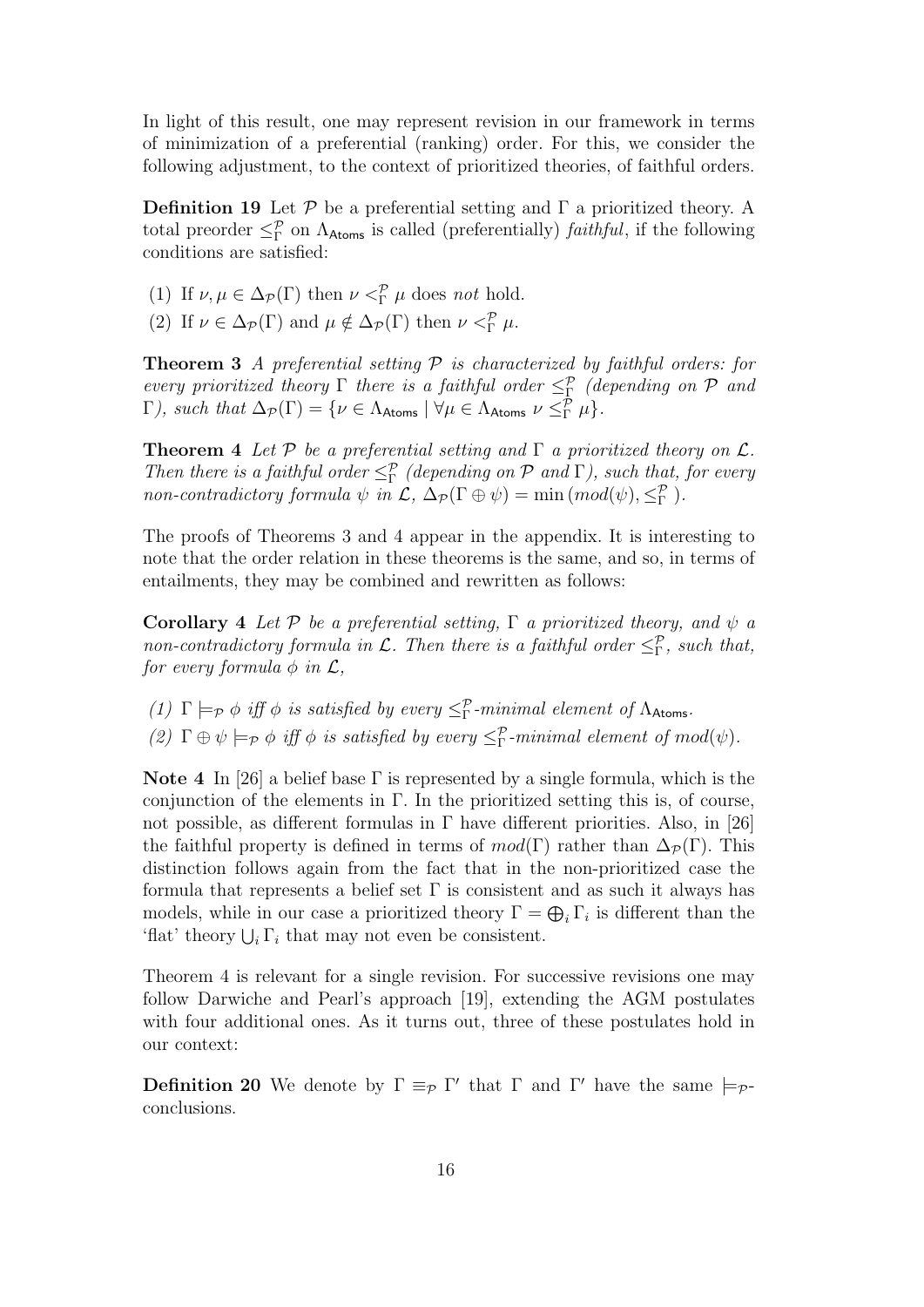**Proposition 9** For every preferential setting  $P = \langle d, f \rangle$ , prioritized theory Γ, and satisfiable formulas  $\psi, \phi$ ,

C1: If  $\psi \models \phi$  then  $\Gamma \oplus {\phi} \{ \phi \} \oplus {\psi} =_{\mathcal{P}} \Gamma \oplus {\psi}.$ **C3:** If  $\Gamma \oplus {\psi} \models_{\mathcal{P}} \phi$  then  $\Gamma \oplus {\phi} \{ \phi \} \oplus {\psi} \models_{\mathcal{P}} \phi$ . **C4:** If  $\Gamma \oplus {\psi} \not\models_{\mathcal{P}} \neg \phi$  then  $\Gamma \oplus {\phi} \otimes {\psi} \not\models_{\mathcal{P}} \neg \phi$ .

**Proof.** For [C1], note that if  $\psi \models \phi$  then  $mod(\psi) \subseteq mod(\phi)$ , which implies that  $\forall \nu \in mod(\psi) \ d(\nu, \phi) = 0$ . Thus,  $\forall \nu \in \Delta_{\mathcal{P}}(\{\psi\}) \ d(\nu, \phi) = 0$ , and so  $\Delta_{\mathcal{P}}(\{\psi\}) =$  $\Delta_{\mathcal{P}}(\{\phi\}\oplus\{\psi\})=mod(\psi)$ . It follows that  $\Delta_{\mathcal{P}}(\Gamma\oplus\{\psi\})=\Delta_{\mathcal{P}}(\Gamma\oplus\{\phi\}\oplus\{\psi\}),$ and therefore  $\Gamma \oplus {\phi} \oplus {\psi} \equiv_{\mathcal{P}} \Gamma \oplus {\psi}.$ 

For [C3], suppose that  $\Gamma \oplus {\psi} \models_{\mathcal{P}} \phi$ . Then  $\psi \not\models_{\mathcal{P}} \neg \phi$ , otherwise, by Proposition 4,  $\Gamma \oplus {\psi} \models_{\mathcal{P}} \neg \phi$ , which contradicts Proposition 3. Thus, there is  $\nu \in \Delta_{\mathcal{P}}(\{\psi\})$  such that  $\nu(\phi) = t$ . Now, if there is  $\mu \in \Delta_{\mathcal{P}}(\{\psi\})$  such that  $\mu(\phi) = f$ , then  $d(\mu, \phi) > 0 = d(\nu, \phi)$ , and so for every aggregation function f,  $\delta_{d,f}(\nu,\{\psi\}) = \delta_{d,f}(\mu,\{\psi\})$  but  $\delta_{d,f}(\nu,\{\phi\}) < \delta_{d,f}(\mu,\{\phi\})$ . It follows that  $\mu \notin \Delta_{\mathcal{P}}(\{\phi\} \oplus \{\psi\})$ , thus  $\{\phi\} \oplus \{\psi\} \models_{\mathcal{P}} \phi$ . By Proposition 4 again,  $\Gamma \oplus {\phi} \oplus {\psi} \models_{\mathcal{P}} \phi.$ 

For [C4], suppose that  $\Gamma \oplus {\psi} \not\models_{\mathcal{P}} \neg \phi$ . This implies that  $\psi \not\models_{\mathcal{P}} \neg \phi$ , otherwise, by Proposition 4,  $\Gamma \oplus {\psi} \models_{\mathcal{P}} \neg \phi$ , which contradicts our assumption. Thus, there is  $\nu \in \Delta_{\mathcal{P}}(\{\psi\})$  such that  $\nu(\phi) = t$ . If there is  $\mu \in \Delta_{\mathcal{P}}(\{\psi\})$  such that  $\mu(\phi) = f$ , then by similar considerations as those for [C3], it holds that for every f,  $\delta_{d,f}(\nu,\{\psi\}) = \delta_{d,f}(\mu,\{\psi\})$  but  $\delta_{d,f}(\mu,\{\phi\}) > \delta_{d,f}(\nu,\{\phi\})$ , and so  $\mu \notin \Delta_{\mathcal{P}}(\{\phi\} \oplus \{\psi\})$ . It follows that  $\{\phi\} \oplus \{\psi\} \models_{\mathcal{P}} \phi$  and by Proposition 4 again,  $\Gamma \oplus {\phi} \oplus {\psi} \models_{\mathcal{P}} \phi$ . Now, by Proposition 3,  $\Gamma \oplus {\phi} \oplus {\psi} \not\models_{\mathcal{P}} \neg \phi$ .  $\Box$ 

The forth postulate in [19], namely

**C2:** If  $\psi \models \neg \phi$  then  $\Gamma \oplus {\phi} \oplus {\psi} \equiv_P \Gamma \oplus {\psi}$ 

is the most controversial one (see, e.g., [25,28]), and indeed in our framework it is falsified. To see this, let  $\Gamma = \emptyset$ ,  $\psi = p$ ,  $\phi = \neg p \land \neg q$ , and  $\mathcal{P} = \langle d_H, f \rangle$  for any aggregation function f.<sup>10</sup> Clearly,  $\psi \models \neg \phi$ . However, as  $\Delta_{\mathcal{P}}(\{\psi\})$  consists of interpretations that assign t to  $p$  regardless of their assignments to  $q$ , while the interpretations in  $\Delta_{\mathcal{P}}(\{\phi\} \oplus \{\psi\})$  assign t to p and f to q, it follows that  $\{\phi\} \oplus \{\psi\}$  and  $\{\psi\}$  are not  $\models_{\mathcal{P}}$ -equivalent, so obviously  $\Gamma \oplus \{\phi\} \oplus \{\psi\}$  and  $\Gamma \oplus {\psi}$  are not  $\models_{\mathcal{P}}$ -equivalent too.

In [25], Jin and Thielscher introduced the postulate of independence ([Ind]) as a reasonable counterpart to [C2] for the design of rational iterated belief revision operators. As it turns out, this alternative postulate is preserved in our framework:

 $\frac{10 f}{\sqrt{10}}$  is irrelevant here since each priority level is a singleton.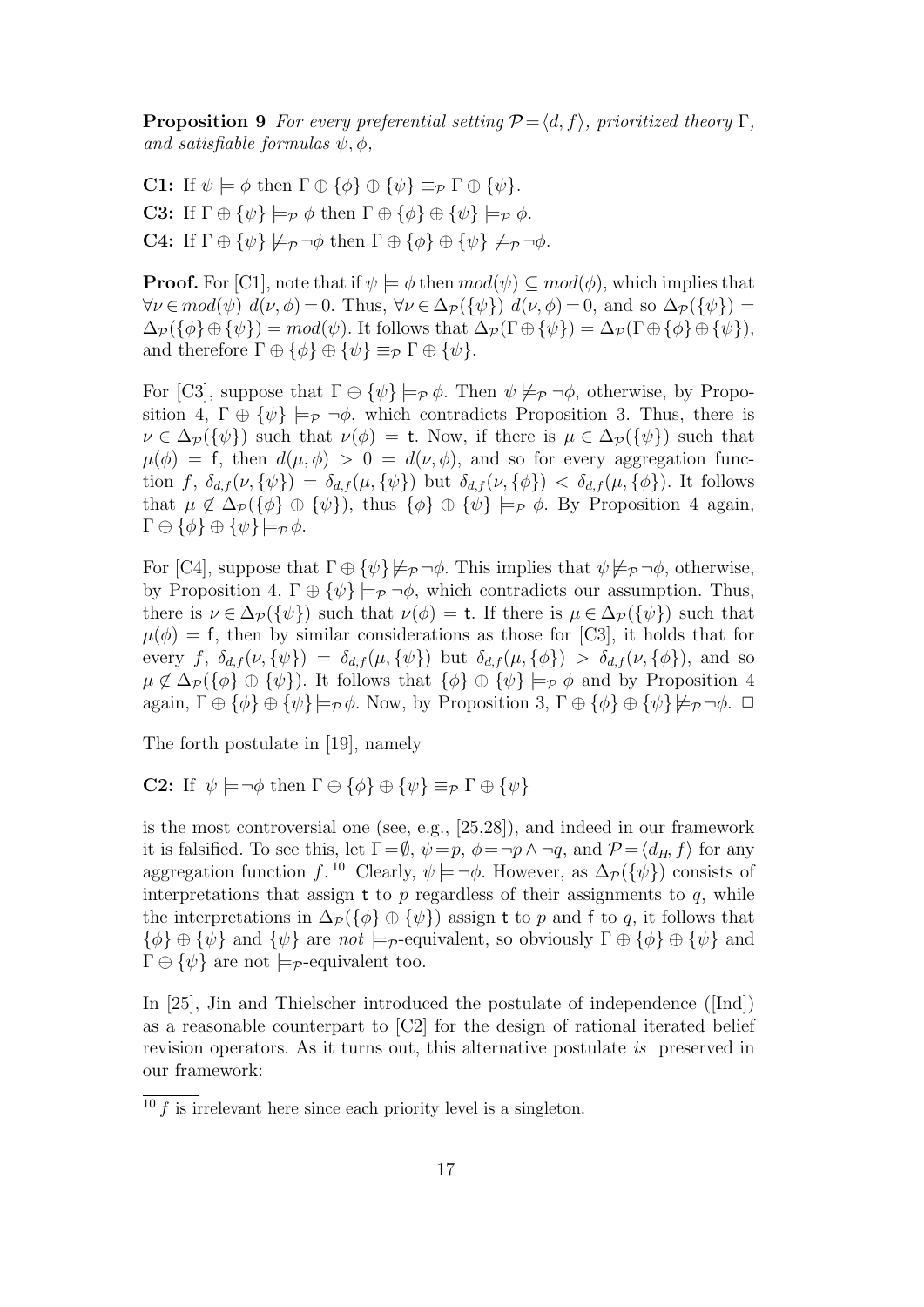**Proposition 10** For every preferential setting  $\mathcal{P} = \langle d, f \rangle$ , prioritized theory Γ, and satisfiable formulas  $ψ, φ$ ,

**Ind:** If  $\Gamma \oplus {\neg \psi} \not\models_{\mathcal{P}} \neg \phi$  then  $\Gamma \oplus {\phi} \oplus {\neg \psi} \models_{\mathcal{P}} \phi$ .

**Proof.** If  $\Gamma \oplus {\neg \psi} \not\models_{\mathcal{P}} \neg \phi$ , then  $\neg \psi \not\models_{\mathcal{P}} \neg \phi$  (otherwise, by Proposition 4 we get a contradiction the assumption). Thus, there is  $\nu \in \Delta_{\mathcal{P}}(\{\neg \psi\})$  such that  $\nu(\phi) = t$ . If there is  $\mu \in \Delta_{\mathcal{P}}(\{\neg \psi\})$  such that  $\mu(\phi) = f$ , then for every d and f,  $\delta_{d,f}(\nu, \{\neg \psi\}) = \delta_{d,f}(\mu, \{\neg \psi\})$  but  $\delta_{d,f}(\mu, \{\phi\}) > \delta_{d,f}(\nu, \{\phi\})$ , and so  $\mu \notin \Delta_{\mathcal{P}}(\{\phi\} \oplus \{\neg \psi\})$ . It follows that  $\{\phi\} \oplus \{\neg \psi\} \models_{\mathcal{P}} \phi$ , thus, by Proposition 4,  $\Gamma \oplus {\phi} \oplus {\neg \psi} \models_{\mathcal{P}} \phi.$ 

#### 4.2 Database Repair and Consistent Query Answering

A database  $\mathcal{DB}$  is a pair  $(\mathcal{D}, \mathcal{IC})$ , where the database instance  $\mathcal D$  is a finite subset of Atoms, and the set of integrity constraints  $\mathcal{IC}$  is a finite and consistent set of formulas in  $\mathcal{L}$ . The meaning of  $\mathcal{D}$  is usually determined by the conjunction of its facts, augmented with Reiter's closed world assumption [37], stating that each atomic formula that does not appear in  $\mathcal D$  is false:  $\text{CWA}(\mathcal{D}) = \{\neg p \mid p \notin \mathcal{D}\}\$ . Now, as the integrity constraints must always be satisfied, they are superior to any explicit (i.e., in  $\mathcal{D}$ ) or implicit (in CWA( $\mathcal{D}$ )) database fact. It follows, then, that a database  $\mathcal{DB} = (\mathcal{D}, \mathcal{IC})$  may be associated with the following two-level prioritized theory:

$$
\Gamma_{\mathcal{DB}} = (\mathcal{D} \cup \text{CWA}(\mathcal{D})) \oplus \mathcal{IC}.
$$

A database  $(D, \mathcal{I}C)$  is *consistent* if all the integrity constraints are satisfied by the (explicit or implicit) database facts, i.e.:  $mod(\mathcal{D} \cup \mathsf{CWA}(\mathcal{D})) \subseteq mod(\mathcal{IC}).$ When a database is not consistent, at least one integrity constraint is violated, and so it is usually required to 'repair' the database, i.e., restore its consistency.

**Definition 21** [2] A (cardinality-based) repair of a database  $\mathcal{DB} = (\mathcal{D}, \mathcal{IC})$ is a pair (Insert, Retract) of two sets of ground atomic facts, such that:

- (1) Insert ∩  $\mathcal{D} = \emptyset$ ,
- (2) Retract  $\subseteq \mathcal{D}$ ,
- (3)  $(\mathcal{D} \cup$  Insert) \ Retract,  $\mathcal{IC}$ ) is a consistent database, and
- (4) (Insert, Retract) is minimal in its cardinality: there is no pair (Insert', Retract') that satisfies conditions 1–3 and  $|\mathsf{Insert}' \cup \mathsf{Retract}'| < |\mathsf{Insert} \cup \mathsf{Retract}|.$

The set of all the repairs of  $\mathcal{DB}$  is denoted Rep( $\mathcal{DB}$ ).

**Example 6** Let  $\mathcal{DB} = (\mathcal{D}, \mathcal{IC})$  be a database with a relation teaches of the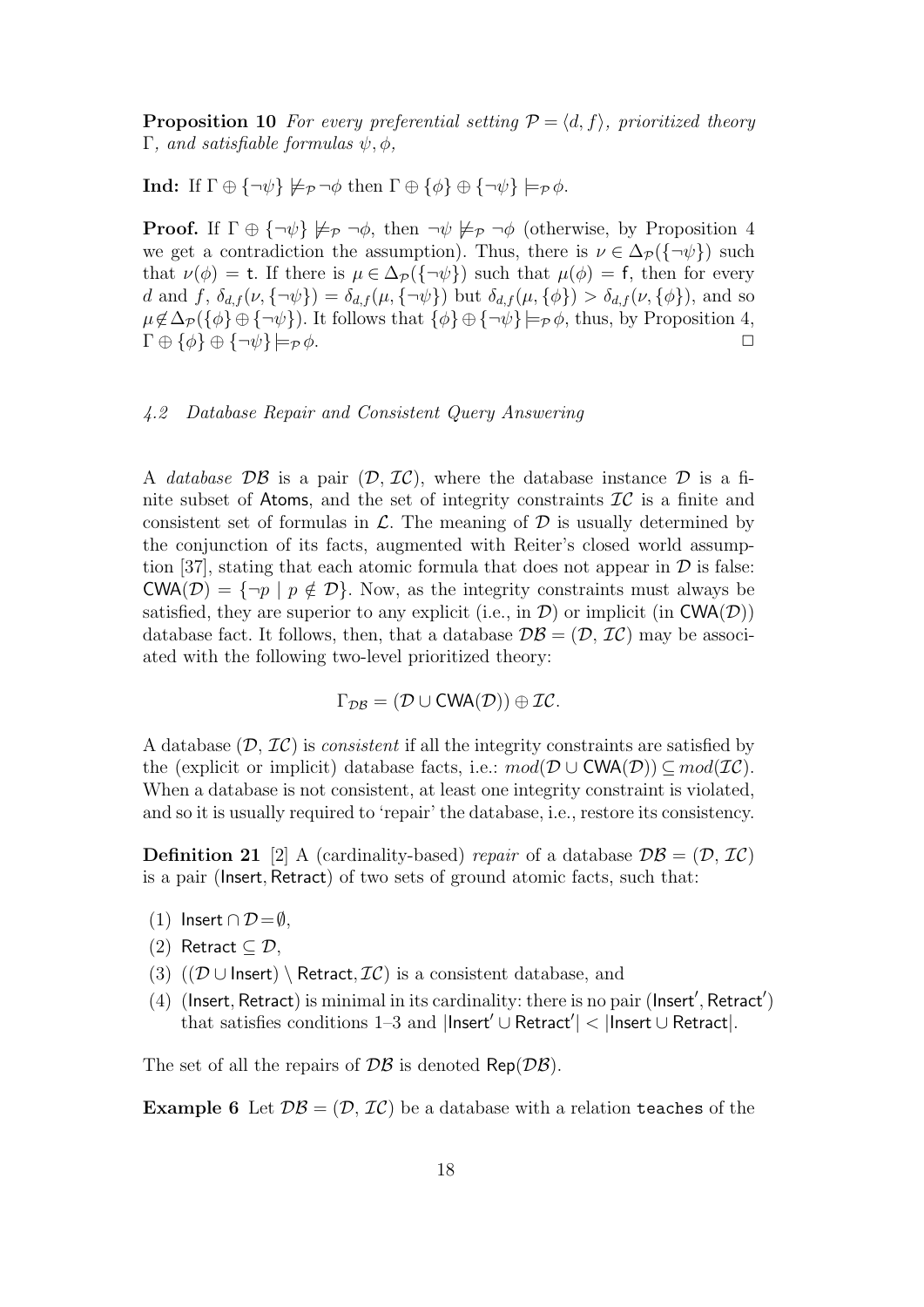schema (course name, teacher name). Consider the database instance

$$
\mathcal{D} = \{\mathtt{teaches}(c_1, n_1), \mathtt{teaches}(c_2, n_2), \mathtt{teaches}(c_2, n_3)\},
$$

and an integrity constraint stating that the same course cannot be taught by two different teachers:

$$
\mathcal{IC} = \{ \forall xyz \, (\texttt{teaches}(x, y) \land \texttt{teaches}(x, z) \rightarrow y = z) \}.
$$
<sup>11</sup>

Clearly,  $\mathcal{DB}$  is not consistent. Its consistency may be restored by deleting either teaches( $c_2, n_2$ ) or teaches( $c_2, n_3$ ) from D. Moreover, assuming that the integrity constraint cannot be altered, these are the most compact ways of 'repairing' DB, in the sense that any other solution requires a larger amount of changes (i.e., insertions or retractions) in  $D$ . The two repairs of  $D\mathcal{B}$  in this case are therefore  $\mathcal{R}_1 = (\emptyset, {\{\text{teaches}(c_2, n_2)\}})$  and  $\mathcal{R}_2 = (\emptyset, {\{\text{teaches}(c_2, n_3)\}}).$ Note also that according to both of these minimal repairs of  $\mathcal{DB}$  the fact teaches( $c_1$ ,  $n_1$ ) remains in  $\mathcal{DB}$ .

Cardinality-based repair is considered, e.g., in [2,7,8,15,33]. Clearly, the repaired database should be consistent and at the same time as close as possible to  $\mathcal{D}$ . This distance-based consideration is the basic idea behind many approaches for database repair and consistent query answering in database systems. Evidently, this approach can be captured also within our framework:

**Definition 22** Given a repair  $\mathcal{R} =$  (lnsert, Retract) of a database  $\mathcal{DB} =$  $(\mathcal{D}, \mathcal{IC})$ , the interpretation  $\nu_{\mathcal{R}}$  that is associated with  $\mathcal R$  is defined for every  $p \in$  Atoms as follows:

$$
\nu_{\mathcal{R}}(p) = \begin{cases} \n\mathsf{t} & \text{if } p \in (\mathcal{D} \cup \mathsf{Insert}) \setminus \mathsf{Retract} \\ \n\mathsf{f} & \text{otherwise} \n\end{cases}
$$

The following result, adjusted to our notations and terminology, is shown in [7]. It identifies the most plausible interpretations of  $\Gamma_{\mathcal{D}\mathcal{B}}$  with those that are associated with the repairs of DB:

**Proposition 11** Let  $\mathcal{P} = \langle d_U, \Sigma \rangle$  and  $\mathcal{DB}$  a (possibly inconsistent) database. Then:  $\Delta_{\mathcal{P}}(\Gamma_{\mathcal{DB}}) = {\nu_{\mathcal{R}} | \mathcal{R} \in \text{Rep}(\mathcal{DB})}.$ 

**Example 7** Consider again the database  $\mathcal{DB}$  of Example 6. For the setting

 $11$  As we remain on the propositional level, this formula should be viewed as representing the corresponding set of ground formulas formed by substituting each variable with every constant in the database domain.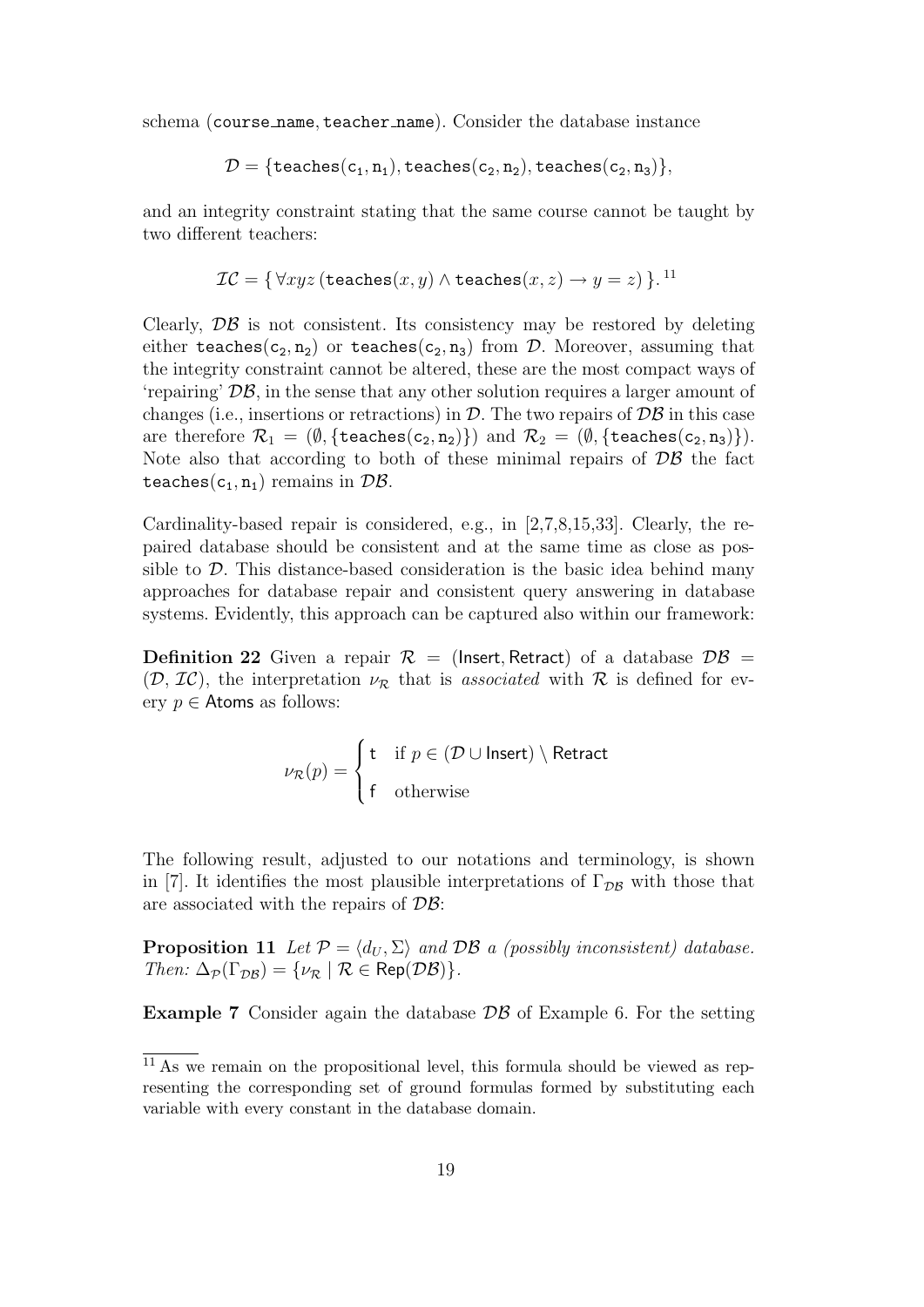$\mathcal{P} = \langle d_U, \Sigma \rangle$  we have that  $\Delta_{\mathcal{P}}(\Gamma_{\mathcal{DB}}) = {\nu_1, \nu_2}$ , where:

 $\nu_1(\text{teaches}(c_1, n_1)) = \nu_1(\text{teaches}(c_2, n_2)) = t$ ,  $\nu_1(\text{teaches}(c_2, n_3)) = f$ ,  $\nu_2(\text{teaches}(c_1, n_1)) = \nu_2(\text{teaches}(c_2, n_3)) = t$ ,  $\nu_2(\text{teaches}(c_2, n_2)) = f$ .

In the notations of Example 6 and Definition 22, it is easy to verify that  $\nu_1 =$  $\nu_{\mathcal{R}_1}$  and  $\nu_2 = \nu_{\mathcal{R}_2}$ , thus the most plausible valuations of  $\Gamma_{\mathcal{DB}}$  are associated with the repairs of  $\mathcal{DB}$ , as Proposition 11 suggests.

Note 5 If  $\mathcal{DB}$  is consistent, its unique repair  $\mathcal{R} = (\emptyset, \emptyset)$  intuitively indicates that there is nothing to repair in this case. By Proposition 11, we have that  $\Delta_{\langle d_U, \Sigma \rangle}(\Gamma_{\mathcal{DB}}) = {\nu_{\mathcal{R}}},$  where  $\nu_{\mathcal{R}}(p) = t$  iff  $p \in \mathcal{D}$ . This indeed is the expected most plausible interpretation in our case.

As an immediate result of Proposition 11 we get the following criterion for consistent query answering by distance considerations:

Corollary 5 Let  $P = \langle d_U, \Sigma \rangle$ , DB a (possibly inconsistent) database, and Q a query (i.e., a formula in  $\mathcal{L}$ ) posed to DB. Then  $\Gamma_{\mathcal{D}\mathcal{B}} \models_{\mathcal{P}} \mathcal{Q}$  iff  $\mathcal{Q}$  is true in every interpretation that is associated with a repair of DB.

**Example 8** For the database  $\mathcal{DB}$  and the setting  $\mathcal{P} = \langle d_U, \Sigma \rangle$  considered in Examples 6 and 7, we have that

 $\Gamma_{\mathcal{DB}} \models_{\mathcal{P}} \text{teaches}(\mathsf{c}_1, \mathsf{n}_1),$ 

 $\Gamma_{\mathcal{DB}} \not\models_{\mathcal{P}} \text{teaches}(c_2, n_2), \text{ and } \Gamma_{\mathcal{DB}} \not\models_{\mathcal{P}} \text{teaches}(c_2, n_3).$ 

Thus, among the facts in  $\mathcal{D}$ , only teaches(c<sub>1</sub>, n<sub>1</sub>) follows from  $\Gamma_{\mathcal{DB}}$ . This is in line with the fact that teaches(c<sub>1</sub>, n<sub>1</sub>) is the only element in  $\mathcal D$  that is not affected by either of the two repairs of  $\mathcal{DB}$  (as it is not involved in any violation of the integrity constraint).

# 4.3 Prioritized Integration of Independent Data Sources

Information systems often have to incorporate several sources with possibly different preferences. In this section we show how this can be done in our framework. For this, we use two types of distance aggregations: internal aggregations, for prioritizing different formulas in the same theory, and external aggregations, for prioritizing different theories. As internal and external aggregations may reflect different kinds of considerations, they are represented by two different aggregation functions, denoted  $f$  and  $g$ , respectively. Now, using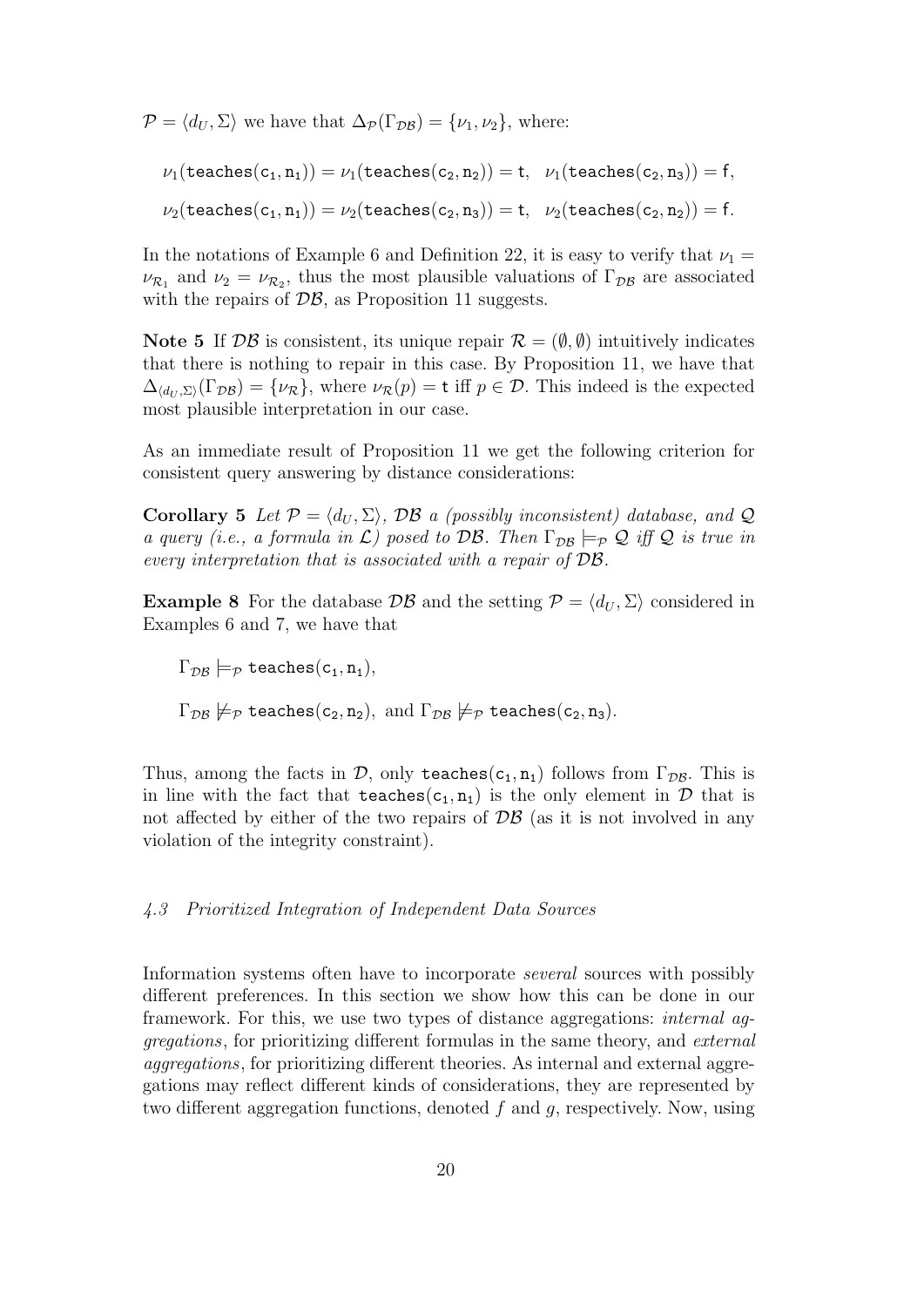the terminology and the notations of the previous sections, we can think of the underlying n-prioritized theory as follows:

$$
\Gamma = {\Gamma}_1^1, \ldots, {\Gamma}_{k_1}^1 \} \oplus \ldots \oplus {\Gamma}_1^n, \ldots, {\Gamma}_{k_n}^n,
$$
\n
$$
(4)
$$

where now each  $\Gamma_j^i$  is a different theory, theories with the same superscript have the same precedence, and  $\Gamma^i$  is preferred over  $\Gamma^j$  iff  $i > j$ . This can be formalized by the following generalizations of Definitions 6 and 8:

**Definition 23** An extended preferential setting is a triple  $\mathcal{E} = \langle d, f, g \rangle$ , where d is a pseudo distance and  $f, g$  are aggregation functions. Given an n-prioritized theory  $\Gamma = \{\Gamma_1^1, \ldots, \Gamma_{k_1}^1\} \oplus \ldots \oplus \{\Gamma_1^n, \ldots, \Gamma_{k_n}^n\}$  and an interpretation  $\nu$ , define for every  $1 \leq i \leq n$  and  $1 \leq j \leq k_i$  the value of  $\delta_{d,f}(\nu,\Gamma_j^i)$  just as in Definition 6. Also, let

$$
\delta_{\mathcal{E}}(\nu, \overline{\Gamma^i}) = \delta_{d,f,g}(\nu, \overline{\Gamma^i}) = g(\{\delta_{d,f}(\nu, \Gamma^i_1), \ldots, \delta_{d,f}(\nu, \Gamma^i_{k_i})\}).
$$

**Definition 24** Let  $\mathcal{E} = \langle d, f, g \rangle$  be an extended preferential setting. Given an *n*-prioritized theory  $\Gamma = {\Gamma_1^1, \ldots, \Gamma_{k_1}^1} \oplus \ldots \oplus {\Gamma_1^n, \ldots, \Gamma_{k_n}^n}$ , consider the following  $n$  sets of interpretations:

- $\Delta_{\mathcal{E}}^n(\Gamma) = \{ \nu \in \Lambda_{\text{Atoms}} \mid \forall \mu \in \Lambda_{\text{Atoms}} \ \delta_{\mathcal{E}}(\nu, \overline{\Gamma^n}) \leq \delta_{\mathcal{E}}(\mu, \overline{\Gamma^n}) \}$  $\mathcal E$
- $\Delta_{\mathcal{E}}^{n-i}(\Gamma) = \{ \nu \in \Delta_{\mathcal{E}}^{n-i+1}(\Gamma) \mid \forall \mu \in \Delta_{\mathcal{E}}^{n-i+1}(\Gamma) \; \delta_{\mathcal{E}}(\nu, \overline{\Gamma^{n-i}}) \leq \delta_{\mathcal{E}}(\mu, \overline{\Gamma^{n-i}}) \}$ for every  $1 \leq i < n$ ,

The most plausible interpretations of  $\Gamma$  (with respect to  $d, f, g$ ) are the interpretations in  $\Delta_{\mathcal{E}}^1(\Gamma)$  (henceforth denoted by  $\Delta_{\mathcal{E}}(\Gamma)$ ).

The corresponding consequence relations are now defined as follows:

**Definition 25** Let  $\mathcal{E} = \langle d, f, g \rangle$  be an extended preferential setting. A formula  $\psi$  follows from an n-prioritized theory Γ if each interpretation in  $\Delta_{\mathcal{E}}(\Gamma)$ satisfies  $\psi$ . We denote this by  $\Gamma \models_{\mathcal{E}} \psi$ .

Clearly, Definition 25 generalizes Definition 9 in the sense that if in (4) above  $k_i = 1$  for every  $1 \leq i \leq n$ , then for every  $q, \models_{\mathcal{E}}$  (in the sense of Definition 25) is the same as  $\models_{\mathcal{P}}$  (in the sense of Definition 9). <sup>12</sup> The work in [27,28] on merging operators under constraints may also be viewed as a particular instance of our framework, where all the merged subtheories have the same priority (that is,  $n = 1$  in (4) above), and in each subtheory the constraints have higher priority than the rest of the data (thus all the merged theories are 2-prioritized).  $^{13}$ 

<sup>&</sup>lt;sup>12</sup> Alternatively,  $\models_{\mathcal{E}}$  coincides with  $\models_{\mathcal{P}}$  if in (4) each  $T_j^i$  is a singleton and  $g = f$ .

<sup>&</sup>lt;sup>13</sup> Alternatively, all the merged sources are viewed as flat theories, and the set of 'global constraint' acts as a special (flat) theory of higher priority (as in the first part of the next example).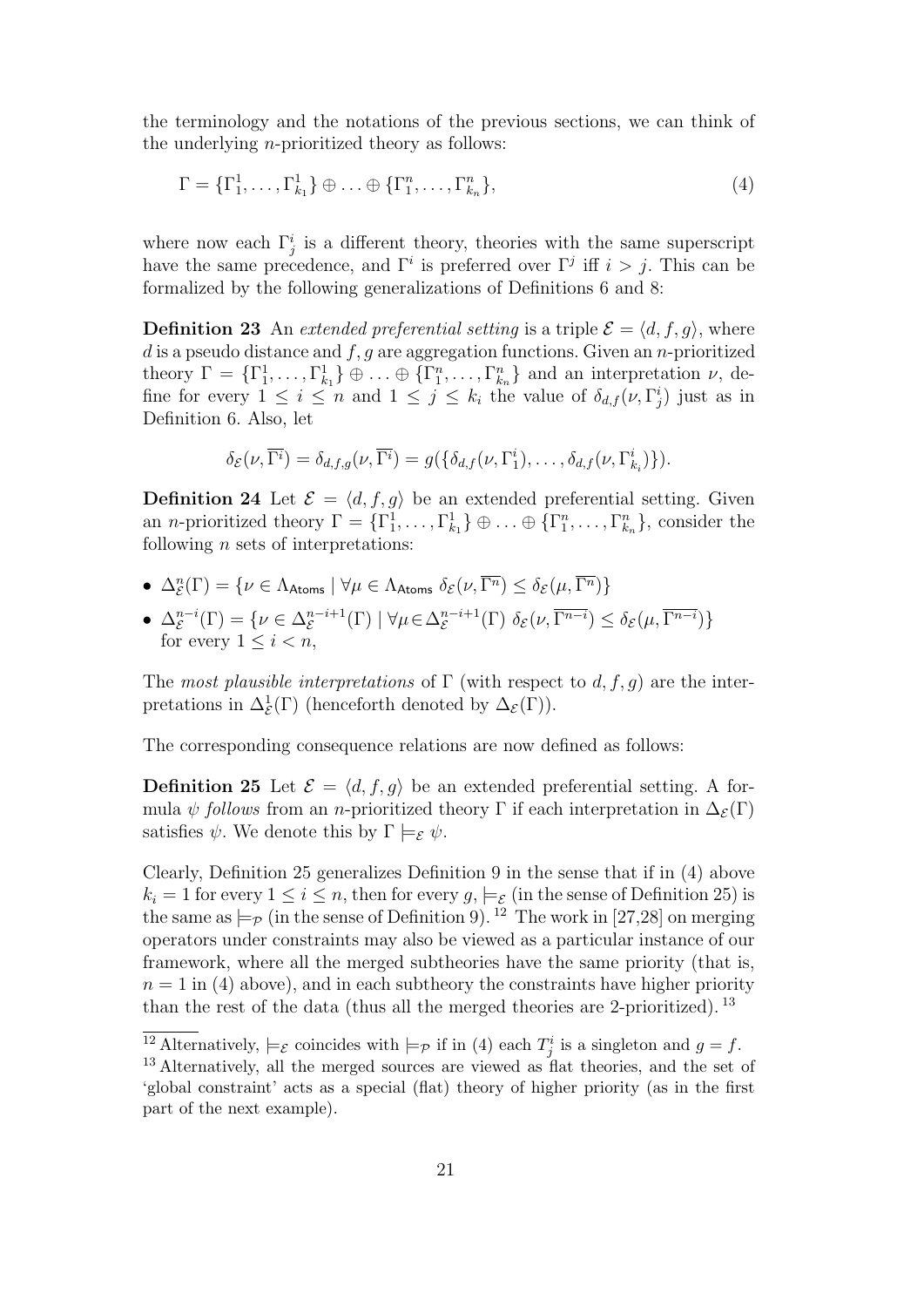#### Example: constraint-based merging of prioritized data-sources

Consider the following scenario regarding speculations on the stock exchange (see also [28]). An investor consults with four financial experts about their opinions regarding four different shares, denoted  $s_1, s_2, s_3$  and  $s_4$ . The opinion of expert *i* is represented by a theory (data-source)  $\Gamma_i$ . Suppose that

$$
\Gamma_1 = \Gamma_2 = \{s_1, s_2, s_3\}, \quad \Gamma_3 = \{\neg s_1, \neg s_2, \neg s_3, \neg s_4\}, \quad \Gamma_4 = \{s_1, s_2, \neg s_4\}.
$$

Thus, for instance, expert 4 suggests to buy shares  $s_1$  and  $s_2$ , doesn't recommend to buy share  $s_4$ , and doesn't have an opinion about  $s_3$ .

Suppose, in addition, that the investor has his own restrictions about the investment policy. For instance, if some share, say  $s_4$ , is considered risky, buying it may be balanced by purchasing at least two out of the three other shares, and vice-versa. This may be represented by the following integrity constraint:

$$
\mathcal{IC} = \{s_4 \longleftrightarrow ((s_1 \wedge s_2) \vee (s_2 \wedge s_3) \vee (s_1 \wedge s_3))\}.
$$

Assuming that all the expert are equally faithful, their suggestions may be represented by the 2-prioritized theory

$$
\Gamma = \{\Gamma_1, \Gamma_2, \Gamma_3, \Gamma_4\} \oplus \{\mathcal{IC}\},
$$

in which the investor's constraint about the purchasing policy is of higher precedence than the experts' opinions. For the extended setting  $\langle d_{U}, \Sigma, \Sigma \rangle$ we get that the most plausible interpretations of  $\Gamma$  are the elements of the following set:

$$
\Delta_{d_{U},\Sigma,\Sigma}(\Gamma) = \{ \nu \in mod(\mathcal{IC}) \mid \forall \mu \in mod(\mathcal{IC}) \delta_{d_{U},\Sigma,\Sigma}(\nu, \{\Gamma_{i} \mid 1 \leq i \leq 4\}) \leq \delta_{d_{U},\Sigma,\Sigma}(\mu, \{\Gamma_{i} \mid 1 \leq i \leq 4\}) \}.
$$

The models of  $\mathcal{IC}$  and their distances to  $\overline{\Gamma} = {\Gamma_1, \ldots, \Gamma_4}$  are given below.

|         | $s_1$ | $s_2$ | $s_3$ | $s_{4}$ | $\theta_{d_U, \Sigma, \Sigma}(\nu_i, 1)$ |           | $s_1$ | $s_2$ | $s_3$ | $S_4$ | $\ \theta_{d_U,\Sigma,\Sigma}(\nu_i,1)\ $ |
|---------|-------|-------|-------|---------|------------------------------------------|-----------|-------|-------|-------|-------|-------------------------------------------|
| $\nu_1$ |       |       |       |         |                                          | $\nu_5$   |       |       |       |       |                                           |
| $\nu_2$ |       |       |       |         |                                          | $\nu_6$   |       |       |       |       |                                           |
| $\nu_3$ |       |       |       |         |                                          | $\nu_{7}$ |       |       |       |       |                                           |
| $\nu_4$ |       |       |       |         |                                          | $\nu_8$   |       |       |       |       |                                           |

Thus,  $\Delta_{d_U, \Sigma, \Sigma}(\Gamma) = {\nu_1}$ , and so the investor will purchase all the four shares.

Clearly, the experts could have different reputations, and this may affect the investor's decision. For instance, assuming that expert 4 has a better reputation than the other experts, his or her opinion may get a higher precedence,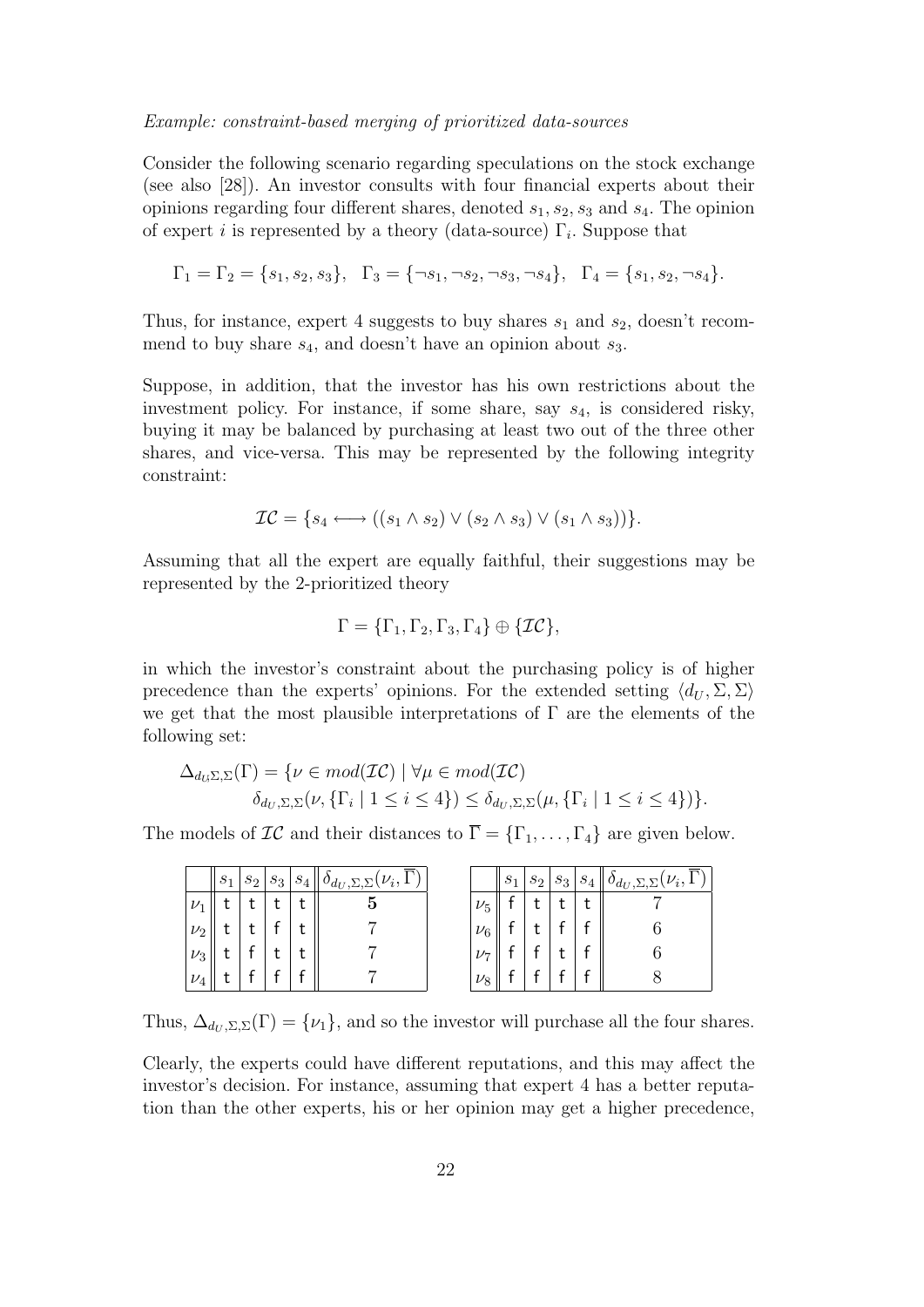yielding the following 3-prioritized theory:

$$
\Gamma' = \{\Gamma_1, \Gamma_2, \Gamma_3) \oplus \{\Gamma_4\} \oplus \{\mathcal{IC}\}.
$$

It is interesting to note that in this case the recommendation of the most significant expert (number 4) does not comply with the investor's restriction.

By using the same setting as before  $(d = d_U, f = q = \Sigma)$ , the investor ends up with a different investment policy, according to the following table:

|         | $s_1$ | $s_2$ | $s_3$ |   |   | $s_4 \ \delta_{d_U, \Sigma, \Sigma}(\nu_i, \Gamma_4) \ \delta_{d_U, \Sigma, \Sigma}(\nu_i, \{\Gamma_1, \Gamma_2, \Gamma_3\})$ |
|---------|-------|-------|-------|---|---|-------------------------------------------------------------------------------------------------------------------------------|
| $\nu_1$ |       | t     | t     | t |   | $0+0+4=4$                                                                                                                     |
| $\nu_2$ |       | t     |       | t |   | $1+1+3=5$                                                                                                                     |
| $\nu_3$ | t     |       | t     | t | 2 | N.A.                                                                                                                          |
| $\nu_4$ |       |       |       | f |   | $1+1+1=3$                                                                                                                     |
| $\nu_5$ |       | t     | t     | t | 2 | N.A.                                                                                                                          |
| $\nu_6$ |       | t     |       | f |   | $1+1+1=3$                                                                                                                     |
| $\nu_7$ |       |       | t     | f |   | N.A.                                                                                                                          |
| $\nu_8$ |       |       |       | f |   | N.A.                                                                                                                          |

Here,  $\Delta_{d_U, \Sigma, \Sigma}(\Gamma') = {\nu_4, \nu_6}$ , and the decision would be to purchase either  $s_1$  or  $s_2$ , but not both, which seems as a 'fair balance' between the investor's restriction and the recommendation of the most significant expert (taking into account also the other recommendations).

## 5 Summary and Conclusion

The primary goal of this paper was to consider some of the main logical properties of distance-based entailments for prioritized theories. As such, this work extends the results of [4] in two aspects: introducing preferences among different formulas within the same theory, and enabling preferences among different sources of information. The former is usually useful for revising theories while the latter is helpful for merging them. It is shown that within our framework it is possible to define cautious consequence relations that are paraconsistent, non-monotonic, and avoid the drowning effect. In relation to successive belief revision it is shown that the underlying entailments are definable in terms of minimization of preferential (ranking) orders. A characteristic property of these entailments is that to a large extent they retain consistency as they coincide with the entailment of classical logic as long as the set of premises is kept consistent. Moreover, even when the theory becomes inconsistent, conclusions corresponding to classical logic may be drawn according to the higher strata, as long as they are still consistent.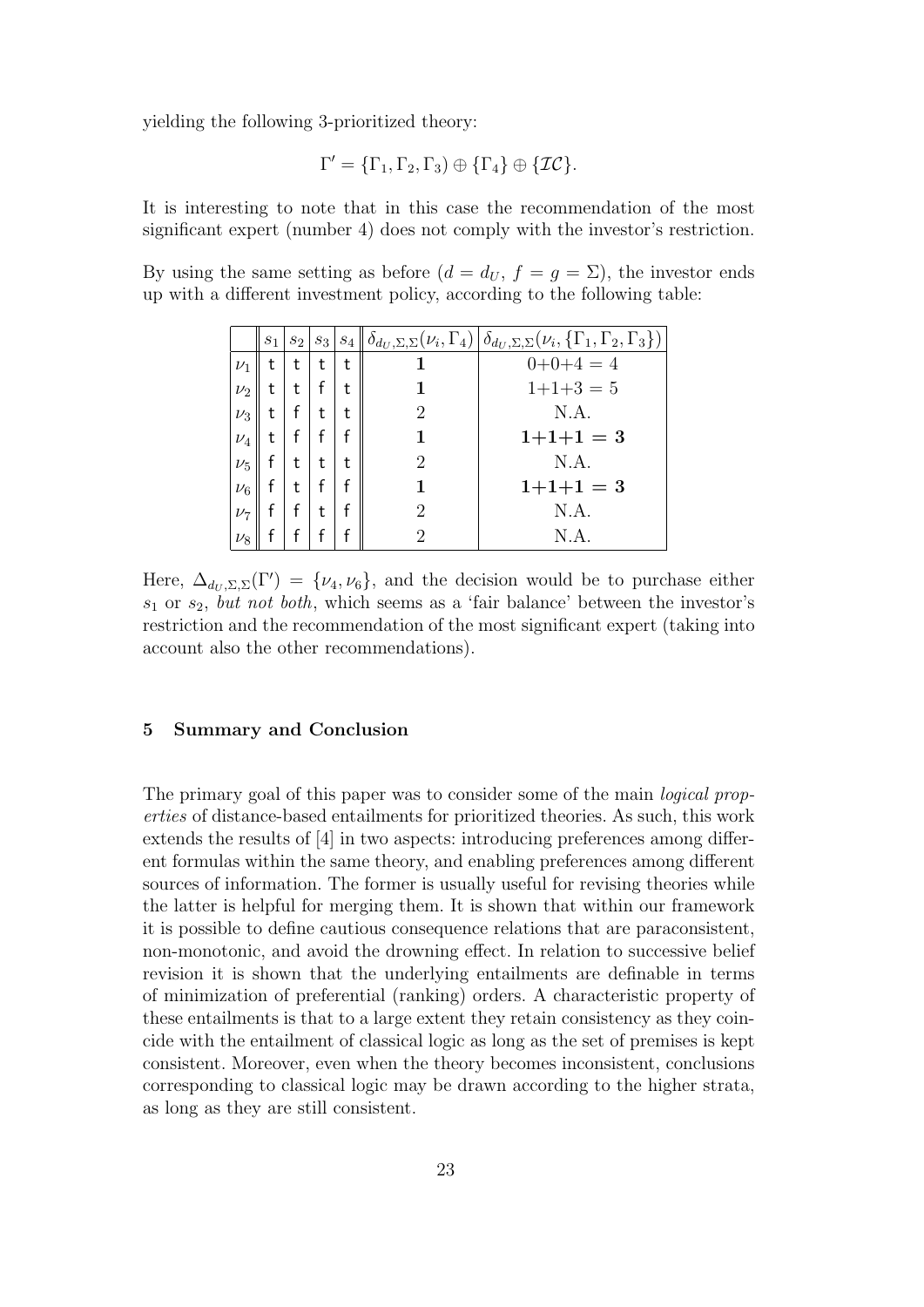The next natural step is to consider first-order languages. One way to deal with this is by grounding the underlying theory, and so to reduce it to the propositional case. This is a common method in the contexts considered in Section 4, but, clearly, it is time and space consuming. A more direct approach for handling first-order (prioritized) theories is a subject for a future work.

## Acknowledgement

The reviewers are thanked for carefully reading the paper and for their helpful suggestions.

## References

- [1] C. E. Alchourrón, P. Gärdenfors, and D. Makinson. On the logic of theory change: Partial meet contraction and revision function. Journal of Symbolic Logic, 50:510–530, 1985.
- [2] M. Arenas, L. Bertossi, and J. Chomicki. Answer sets for consistent query answering in inconsistent databases. Theory and Practice of Logic Programming, 3(4–5):393–424, 2003.
- [3] O. Arieli. Four-valued logics for reasoning with uncertainty in prioritized data. In B. Bouchon-Meunier, R. Yager, and L. Zadeh, editors, Information, Uncertainty, Fusion, pages 293–304. Kluwer, 1999.
- [4] O. Arieli. Distance-based paraconsistent logics. International Journal of Approximate Reasoning, 2008. In press; doi =  $10.1016/j$ .ijar.2007.07.002.
- [5] O. Arieli. Reasoning with prioritized data by aggregation of distance functions. In Proc. AGI'08, Frontiers in Artificial Intelligence and Applications, volume 171, pages 27–38. IOS Press, 2008.
- [6] O. Arieli and A. Avron. General patterns for nonmonotonic reasoning: from basic entailments to plausible relations. The Logic Journal of the Interest Group in Pure and Applied Logics, 8(2):119–148, 2000.
- [7] O. Arieli, M. Denecker, and M. Bruynooghe. Distance semantics for database repair. Annals of Mathematics and Artificial Intelligence, 50(3–4):389–415, 2007.
- [8] O. Arieli, M. Denecker, B. Van Nuffelen, and M. Bruynooghe. Coherent integration of databases by abductive logic programming. Artificial Intelligence Research, 21:245–286, 2004.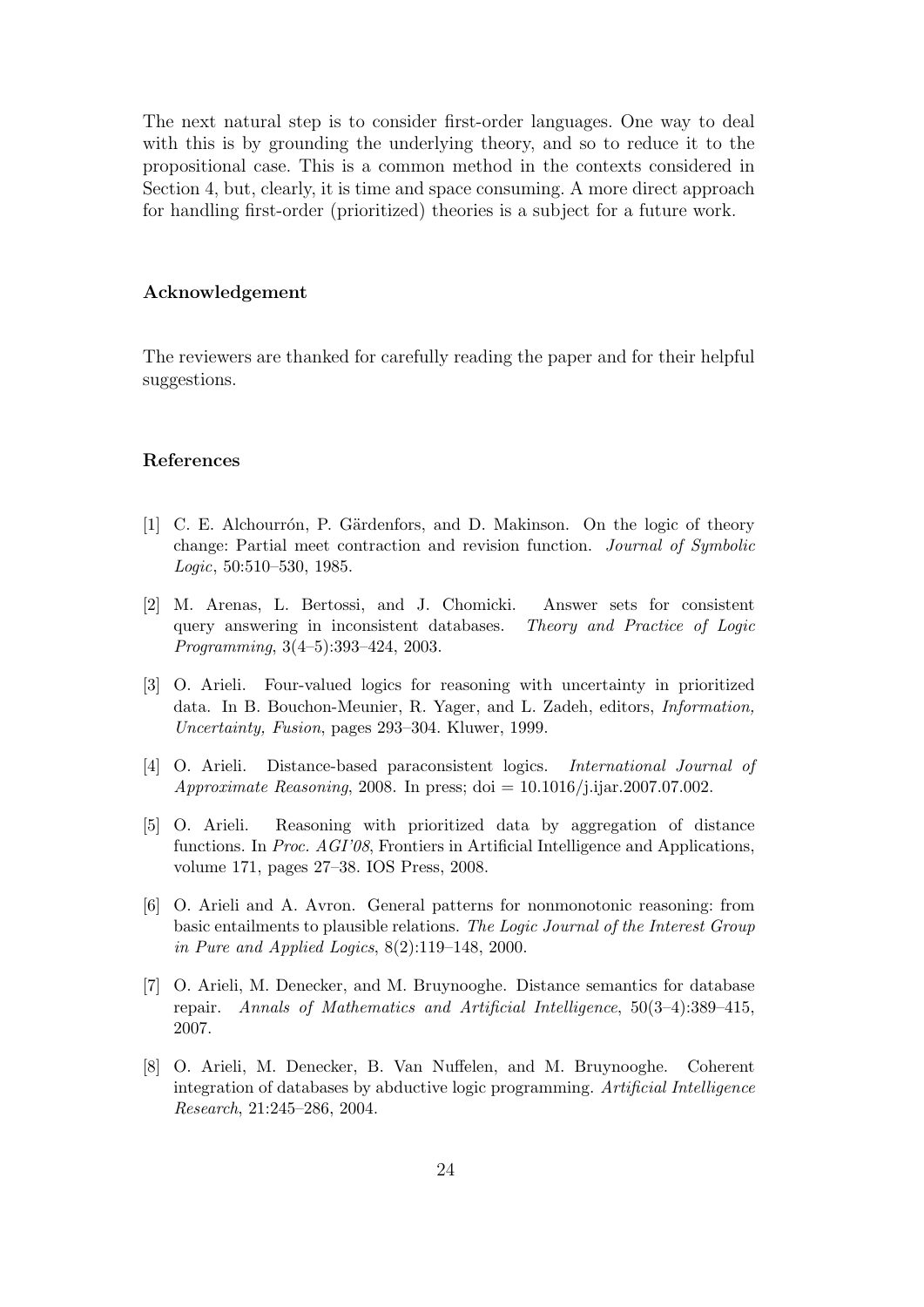- [9] O. Arieli and A. Zamansky. Some simplified forms of reasoning with distancebased entailments. In Proc. 21st Canadian Conference on Artificial Intelligence. Springer. To appear.
- [10] D. Batens. Dynamic dialectical logics. In G. Priest, R. Routely, and J. Norman, editors, Paraconsistent Logic. Essay on the Inconsistent, pages 187– 217. Philosophia Verlag, 1989.
- [11] D. Batens. Inconsistency-adaptive logics. In E. Orlowska, editor, Logic at Work, pages 445–472. Physica Verlag, 1998.
- [12] S. Benferhat, C. Cayrol, D. Dubois, J. Lang, and H. Prade. Inconsistency management and prioritized syntax-based entailment. In Proc. IJCAI'93, pages 640–645, 1993.
- [13] S. Benferhat, D. Dubois, and H. Prade. How to infer from inconsistent beliefs without revising? In *Proc. IJCAI'95*, pages 1449–1455, 1995.
- [14] S. Benferhat and S. Kaci. Logical representation and fusion of prioritized information based on guaranteed possibility measures: Application to the distance-based merging of classical bases. Artificial Intelligence, 148:291–333, 2003.
- [15] L. Bertossi. Consistent query answering in databases. SIGMOD Records, 35(2):68–76, 2006.
- [16] G. Brewka. Preferred subtheories: an extended logical framework for default reasoning. In Proc. IJCAI'89, pages 1043–1048, 1989.
- [17] A. Cal`ı, D. Calvanese, G. De Giacomo, and M. Lanzerini. Data integration under integrity constraints. Information Systems, 29(2):147–163, 2004.
- [18] M. Dalal. Investigations into a theory of knowledge base revision. In Proc. AAAI'88, pages 475–479. AAAI Press, 1988.
- [19] A. Darwiche and J. Pearl. On the logic of iterated belief revision. Artificial Intelligence, 89:1–29, 1997.
- [20] J. Delgrande, D. Dubois, and J. Lang. Iterated revision and prioritized merging. In Proc. KR'06, pages 210–220, 2006.
- [21] D. Dubois, J. Lang, and H. Prade. Possibilistic logic. In D. Gabbay, C. Hogger, and J. Robinson, editors, Handbook of Logic in Artificial Intelligence and Logic Programming, volume 3, pages 439–513. 1994.
- [22] D. Gabbay. Theoretical foundation for non-monotonic reasoning, Part II: Structured non-monotonic theories. In Proc. SCAI'91. IOS Press, 1991.
- [23] O. Gauwin, S. Konieczny, and P. Marquis. Conciliation through iterated belief merging. Journal of Logic and Computation, 17(5):909–937, 2007.
- [24] M. Goldszmidt and J. Pearl. Qualitative probabilities for default reasoning, belief revision, and causal modeling. Artificial Intelligence, 84:57–112, 1996.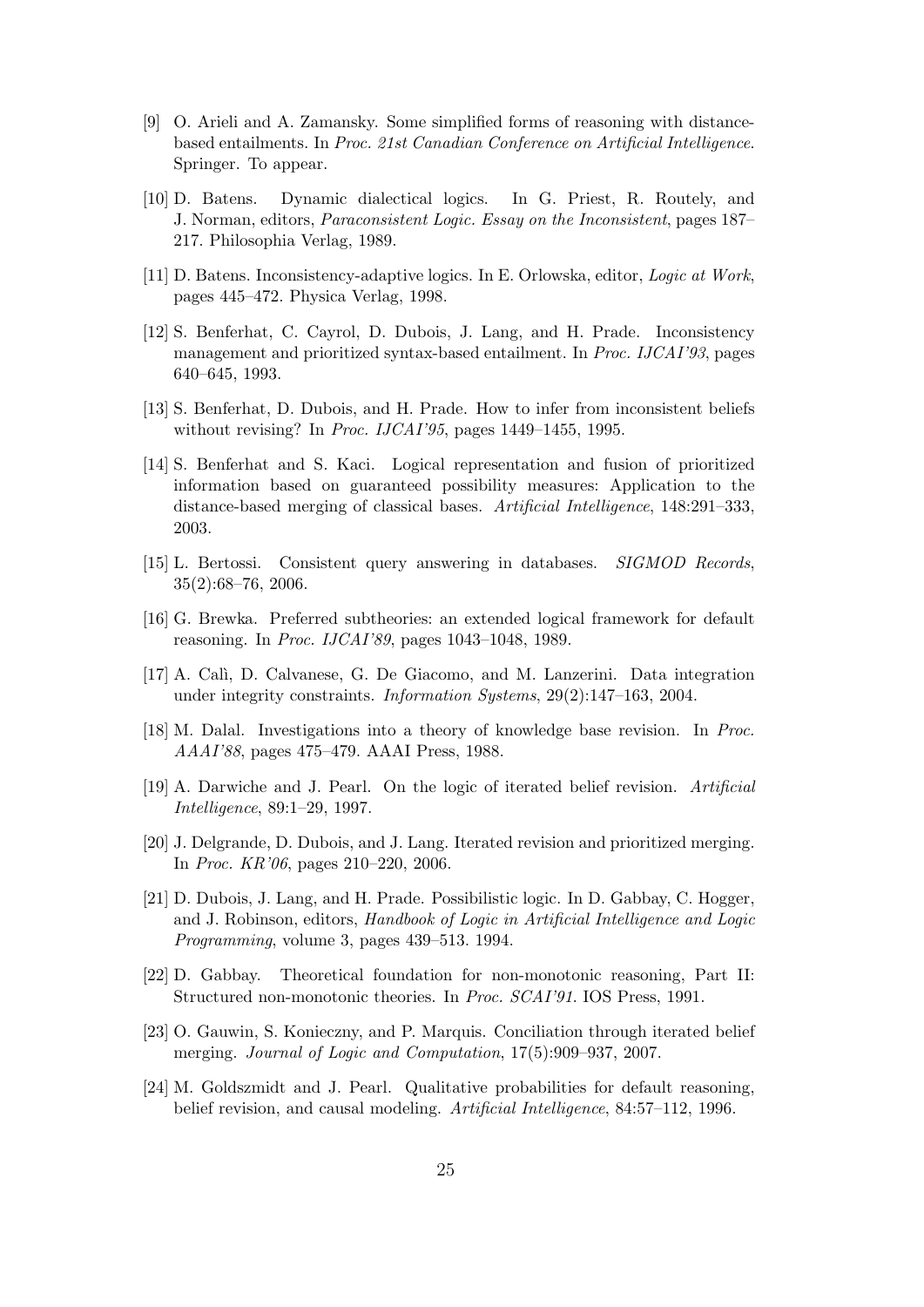- [25] Y. Jin and M. Thielscher. Iterated revision, revised. Artificial Intelligence, 171:1–18, 2007.
- [26] H. Katsumo and A. O. Mendelzon. Propositional knowledge base revision and minimal change. Artificial Intelligence, 52:263–294, 1991.
- [27] S. Konieczny, J. Lang, and P. Marquis. Distance-based merging: A general framework and some complexity results. In Proc. KR'02, pages 97–108, 2002.
- [28] S. Konieczny and R. Pino Pérez. Merging information under constraints: A logical framework. Logic and Computation, 12(5):773–808, 2002.
- [29] S. Kraus, D. Lehmann, and M. Magidor. Nonmonotonic reasoning, preferential models and cumulative logics. Artificial Intelligence,  $44(1-2)$ :167-207, 1990.
- [30] C. Lafage and J. Lang. Propositional distances and preference representation. In Proc. ECSQARU'01, number 2143 in LNAI, pages 48–59. Springer, 2001.
- [31] D. Lehmann. Another perspective on default reasoning. Annals of Methematics and Artificial Intelligence, 15(1):61–82, 1995.
- [32] D. Lehmann and M. Magidor. What does a conditional knowledge base entail? Artificial Intelligence, 55:1–60, 1992.
- [33] A. Lopatenko and L. Bertossi. Complexity of consistent query answering in databases under cardinality-based and incremental repair semantics. In Proc. ICDT'07, number 4353 in LNCS, pages 179–193. Springer, 2007.
- [34] D. Makinson. General patterns in nonmonotonic reasoning. In D. Gabbay, C. Hogger, and J. Robinson, editors, Handbook of Logic in Artificial Intelligence and Logic Programming, volume 3, pages 35–110. 1994.
- [35] B. Nebel. Belief revision and default reasoning: Syntax-based aproaches. In Proc. KR'01, pages 417–428, 1991.
- [36] B. Nebel. Base revision operations and schemes: Semantics, representation, and complexity. In Proc. ECAI'94, pages 341–345, 1994.
- [37] R. Reiter. On closed world databases. In Logic and Databases, pages 55–76. Plenum Press, 1978.
- [38] V. S. Subrahmanian. Mechanical proof procedures for many valued lattice-based logic programming. Journal of Non-Classical Logic, 7:7–41, 1990.
- [39] A. Tarski. Introduction to Logic. Oxford University Press, 1941.
- [40] M. Williams. Iterated theory base change: A computational model. In Proc. IJCAI'95, pages 1541–1547, 1995.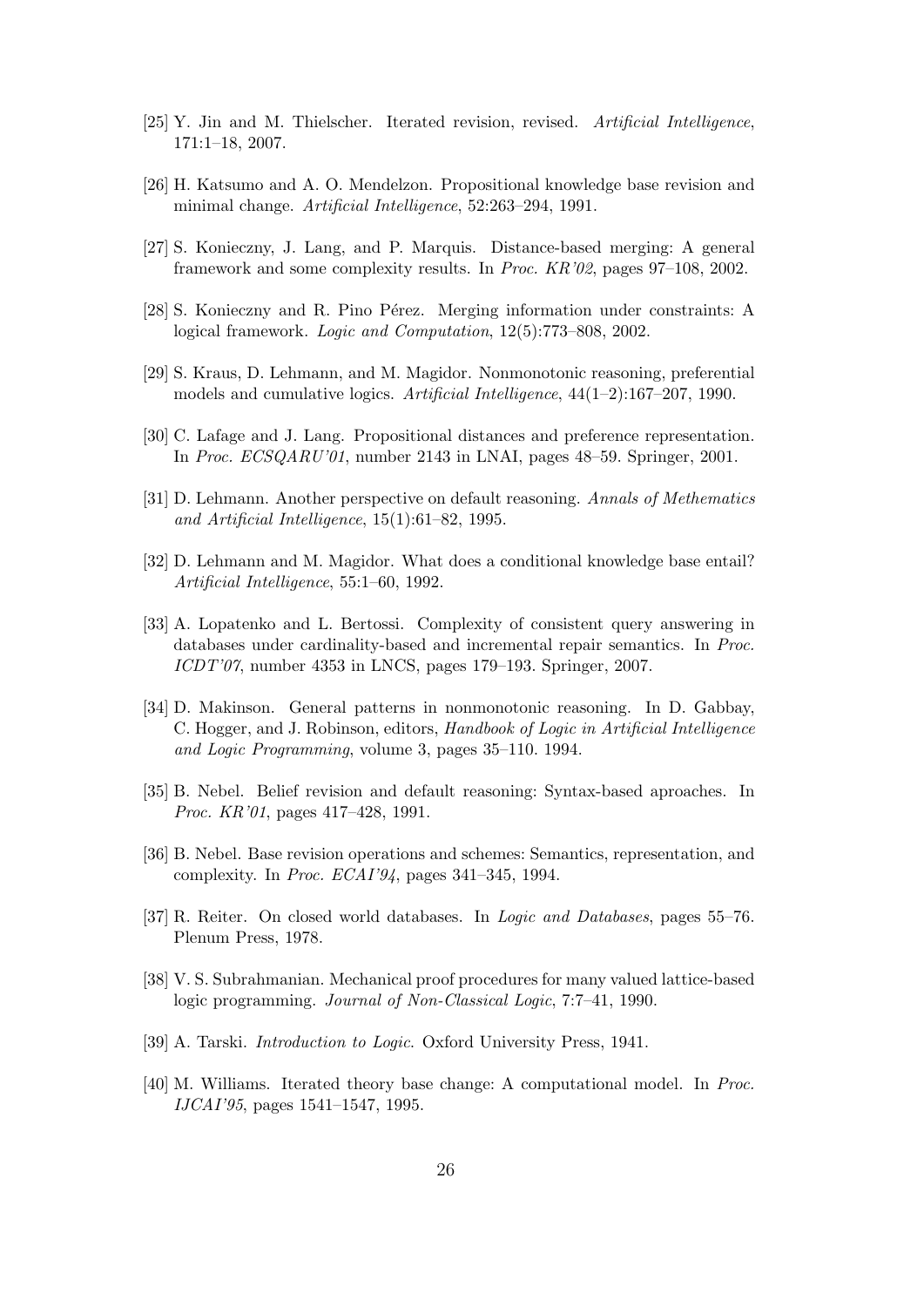# A Proofs of Theorems 1–4

Given a preferential setting  $\mathcal{P} = \langle d, f \rangle$ , one can associate an *n*-prioritized theory  $\Gamma$  with the following order relation on  $\Lambda_{\text{Atoms}}$ :

$$
\nu_1 \leq^{\mathcal{P}}_{\Gamma} \nu_2 \text{ iff } \nu_2 \notin \Delta_{\mathcal{P}}^n(\Gamma), \text{ or}
$$
  

$$
\nu_2 \in \Delta_{\mathcal{P}}^i(\Gamma) \Rightarrow \nu_1 \in \Delta_{\mathcal{P}}^i(\Gamma) \text{ for every } 1 \leq i \leq n.
$$
  

$$
\nu_1 <^{\mathcal{P}}_{\Gamma} \nu_2 \text{ iff } \nu_1 \leq^{\mathcal{P}}_{\Gamma} \nu_2 \text{ and } not \nu_2 \leq^{\mathcal{P}}_{\Gamma} \nu_1.
$$

Intuitively,  $\nu_1 \leq^{\mathcal{P}}_{\Gamma} \nu_2$  means that in the preferential setting  $\mathcal{P}, \nu_1$  is an interpretation of  $\Gamma$  that is at least as plausible as the interpretation provided by  $\nu_2$ . This is justified by the next result (Proposition 12):

**Definition 26** Given a setting  $\mathcal{P}$  and an *n*-prioritized theory Γ. The function  $\mathsf{pl}_{\Gamma} : \Lambda_{\text{Atoms}} \to \{1, \ldots, n+1\}, \text{ is defined as follows:}$ 

$$
\mathsf{pl}_{\Gamma}(\nu) = \begin{cases} n+1 & \text{if } \nu \notin \Delta_{\mathcal{P}}^n(\Gamma), \\ j & \text{if } \nu \in \Delta_{\mathcal{P}}^j(\Gamma) \setminus \Delta_{\mathcal{P}}^{j-1}(\Gamma) \text{ for some } n \geq j > 1, \\ 1 & \text{if } \nu \in \Delta_{\mathcal{P}}^1(\Gamma). \end{cases}
$$

 $\mathsf{pl}_{\Gamma}(\nu)$  is called the *Γ-plausibility* of  $\nu$ .

Clearly,  $p|_{\Gamma}$  is well defined, since if  $p|_{\Gamma}(\nu) = j$  then  $p \notin \Delta_{\mathcal{P}}^{j-1}(\Gamma)$ , and so  $p \notin \Delta_{\mathcal{P}}^k(\Gamma)$  for any  $k \leq j-1$ . This implies the following representation of  $\mathsf{pl}_{\Gamma}$ :

$$
\mathsf{pl}_{\Gamma}(\nu) = \begin{cases} n+1 & \text{if } \nu \notin \Delta_{\mathcal{P}}^n(\Gamma), \\ \min\{j \mid \nu \in \Delta_{\mathcal{P}}^j(\Gamma)\} & \text{otherwise.} \end{cases}
$$

Note that smaller values of pl indicate higher plausibility of the arguments. In particular, the Γ-plausibility of the most plausible interpretations of  $\Gamma$  is 1.

**Example 9** Let  $\Gamma = \{\neg p, q\} \oplus \{p\} \oplus \{\neg q\}$ . We denote by [x, y] the interpretation that assigns x to p and y to q  $(x, y \in \{t, f\})$ . Then in any preferential setting P we have  $\mathsf{pl}_{\Gamma}([\mathsf{t},\mathsf{f}]) = 1$ ,  $\mathsf{pl}_{\Gamma}([\mathsf{f},\mathsf{f}]) = 3$ , and  $\mathsf{pl}_{\Gamma}([\mathsf{t},\mathsf{t}]) = \mathsf{pl}_{\Gamma}([\mathsf{f},\mathsf{t}]) = 4$ .

Proposition 12  $\nu_1 \leq^{\mathcal{P}}_{\Gamma} \nu_2$  *iff*  $\mathsf{pl}_{\Gamma}(\nu_1) \leq \mathsf{pl}_{\Gamma}(\nu_2)$ .

**Proof.** Suppose that  $\mathsf{pl}_{\Gamma}(\nu_1) \leq \mathsf{pl}_{\Gamma}(\nu_2)$ . If  $\mathsf{pl}_{\Gamma}(\nu_2) = n+1$  then  $\nu_2 \notin \Delta_{\mathcal{P}}^n(\Gamma)$ , and so  $\nu_1 \leq^{\mathcal{P}}_{\Gamma} \nu_2$ . Otherwise,  $\mathsf{pl}_{\Gamma}(\nu_1) = i$  and  $\mathsf{pl}_{\Gamma}(\nu_2) = j$  for some  $1 \leq i \leq j \leq n$ . In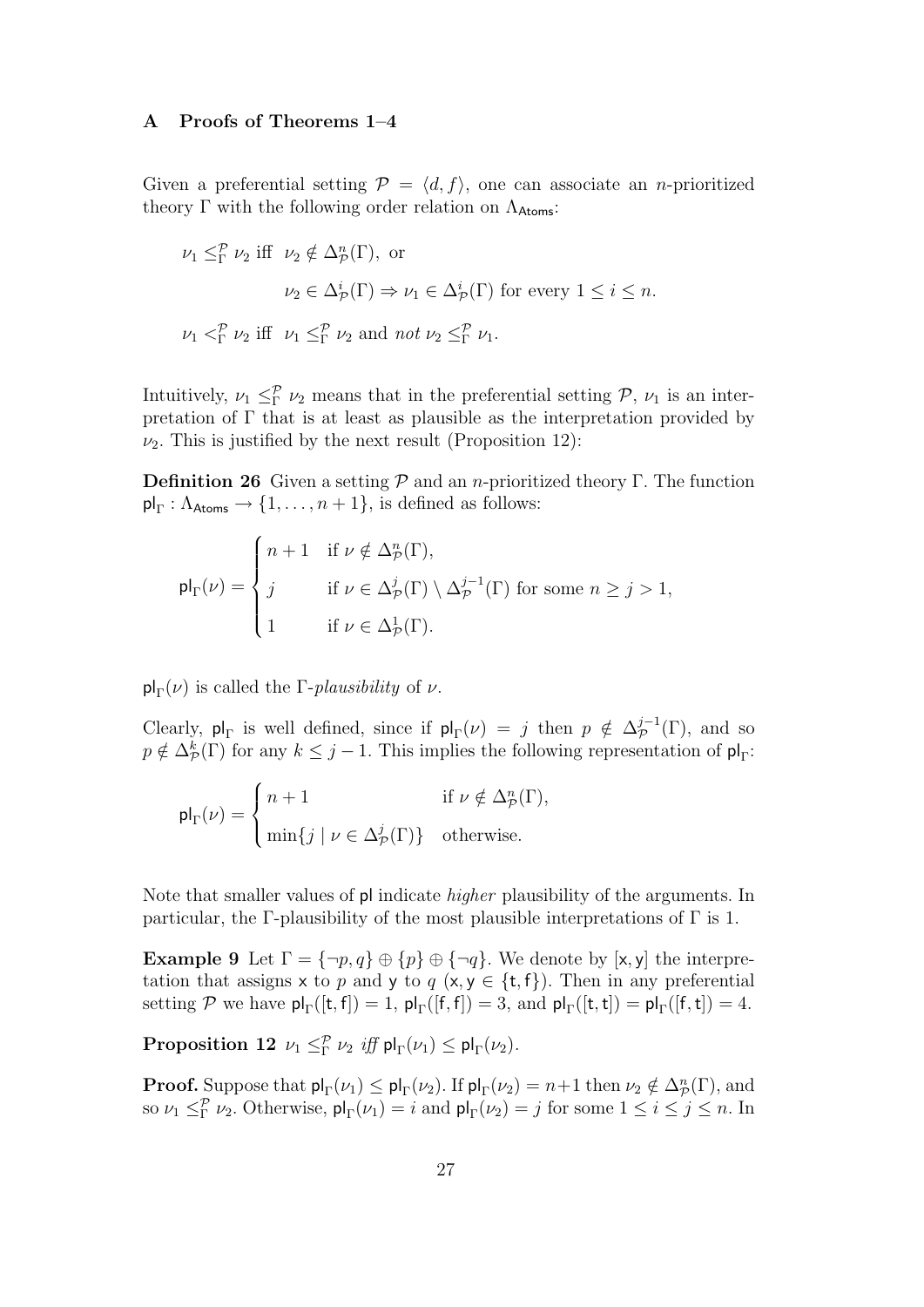this case, as  $\Delta^k_{\cal P}(\Gamma)$  is monotonically decreasing in k, necessarily  $\nu_1, \nu_2 \in \Delta^k_{\cal P}(\Gamma)$ for every  $j \leq k \leq n$ ,  $\nu_1 \in \Delta_{\mathcal{P}}^k(\Gamma)$  but  $\nu_2 \notin \Delta_{\mathcal{P}}^k(\Gamma)$  for every  $i \leq k \leq j$ , and  $\nu_1, \nu_2 \notin \Delta^k_{\mathcal{P}}(\Gamma)$  for every  $1 \leq k < i$ . It follows, then, that for every  $1 \leq k \leq n$ ,  $\nu_2 \in \Delta_{\mathcal{P}}^k(\Gamma)$  implies that  $\nu_1 \in \Delta_{\mathcal{P}}^k(\Gamma)$ , thus  $\nu_1 \leq_{\Gamma}^{\mathcal{P}} \nu_2$ .

Suppose now that  $\nu_1 \leq^{\mathcal{P}}_{\Gamma} \nu_2$ . If  $\nu_2 \notin \Delta_{\mathcal{P}}^n(\Gamma)$ , then  $\mathsf{pl}_{\Gamma}(\nu_2) = n + 1$ , and so  $\mathsf{pl}_{\Gamma}(\nu_1) \leq n+1 = \mathsf{pl}_{\Gamma}(\nu_2)$ . Otherwise, let *i* be the minimal number such that  $\nu_2 \in \Delta_{\mathcal{P}}^i(\Gamma)$ . Then  $\mathsf{pl}_{\Gamma}(\nu_2) = i$ . As  $\nu_1 \leq_{\Gamma}^{\mathcal{P}} \nu_2$ , we have that  $\nu_1 \in \Delta_{\mathcal{P}}^k(\Gamma)$  for every  $k \geq i$ . Thus  $\mathsf{pl}_{\Gamma}(\nu_1) \leq i$ , and so  $\mathsf{pl}_{\Gamma}(\nu_1) \leq i = \mathsf{pl}_{\Gamma}(\nu_2)$ .

**Corollary 6** For every preferential setting P and prioritized theory  $\Gamma$ ,  $\leq^{\mathcal{P}}_{\Gamma}$  is a total preorder on  $\Lambda_{\text{Atoms}}$ .

**Proof.** By Proposition 12, as  $\leq$  is clearly reflexive, transitive, and total.  $\Box$ 

**Corollary 7** The minimal elements of  $\leq^{\mathcal{P}}_{\Gamma}$  are the most plausible interpretations of  $\Gamma$ . That is,  $\Delta_{\mathcal{P}}(\Gamma) = \{ \nu \in \Lambda_{\text{Atoms}} \mid \forall \mu \in \Lambda_{\text{Atoms}} \nu \leq^{\mathcal{P}}_{\Gamma} \mu \}.$ 

**Proof.** By Proposition 12 and the fact that  $\nu \in \Delta_{\mathcal{P}}(\Gamma)$  iff  $\mathsf{pl}_{\Gamma}(\nu) = 1$ .  $\Box$ 

**Corollary 8** For every preferential setting P and prioritized theory  $\Gamma$ ,  $\leq^{\mathcal{P}}_{\Gamma}$  is a faithful order (in the sense of Definition 19).

**Proof.** By Corollaries 6 and 7. ◯

The next lemma will be useful in what follows:

**Lemma 2** Let  $\Gamma$  be an n-prioritized theory and  $\psi$  a satisfiable formula in  $\mathcal{L}$ .

• if  $\nu \notin mod(\psi)$  then  $\nu$  is  $\leq^{\mathcal{P}}_{\Gamma \oplus \psi}$ -maximal.

• if 
$$
\nu, \mu \in mod(\psi)
$$
 then  $\nu \leq_{\Gamma \oplus \psi}^{\mathcal{P}} \mu$  iff  $\nu \leq_{\Gamma}^{\mathcal{P}} \mu$ , and  $\nu <_{\Gamma \oplus \psi}^{\mathcal{P}} \mu$  iff  $\nu <_{\Gamma}^{\mathcal{P}} \mu$ .

**Proof.** Since  $\Gamma$  is *n*-prioritized,  $\Gamma \oplus \psi$  is  $(n+1)$ -prioritized. Also, as  $\psi$  is consistent, by (the proof of) Lemma 1,  $\Delta_{\mathcal{P}}^{n+1}(\Gamma \oplus \psi) = mod(\psi)$ . Thus, if  $\nu \notin \text{mod}(\psi)$  then  $\nu \notin \Delta_{\mathcal{P}}^{n+1}(\Gamma \oplus \psi)$ , and so, by the definition of  $\leq^{\mathcal{P}}_{\Gamma}$ ,  $\nu$  is  $\leq^{\mathcal{P}}_{\Gamma \oplus \psi}$ -maximal. For the other item we note again that if  $\nu, \mu \in mod(\psi)$ , it holds that  $\nu, \mu \in \Delta_{\mathcal{P}}^{n+1}(\Gamma \oplus \psi)$ . Thus, the question whether each one of these interpretations belongs to  $\Delta^i_{\mathcal{P}}(\Gamma \oplus \psi)$ , for every  $i \leq n$ , depends only on  $\Gamma$  and its preferential levels.

Now we can prove the theorems:

**Theorem 1.** Let  $\mathcal{P} = \langle d, f \rangle$  be a setting where d is non-biased and f is hereditary. Then  $\models_{\mathcal{P}}$  is a cautious consequence relation.

Proof. Cautious reflexivity follows from Proposition 7. For cautious monotonicity, suppose that  $\Gamma \models_{\mathcal{P}} \psi$ ,  $\Gamma \models_{\mathcal{P}} \phi$ , and  $\nu \in \Delta_{\mathcal{P}}(\Gamma \oplus {\psi})$ . We show that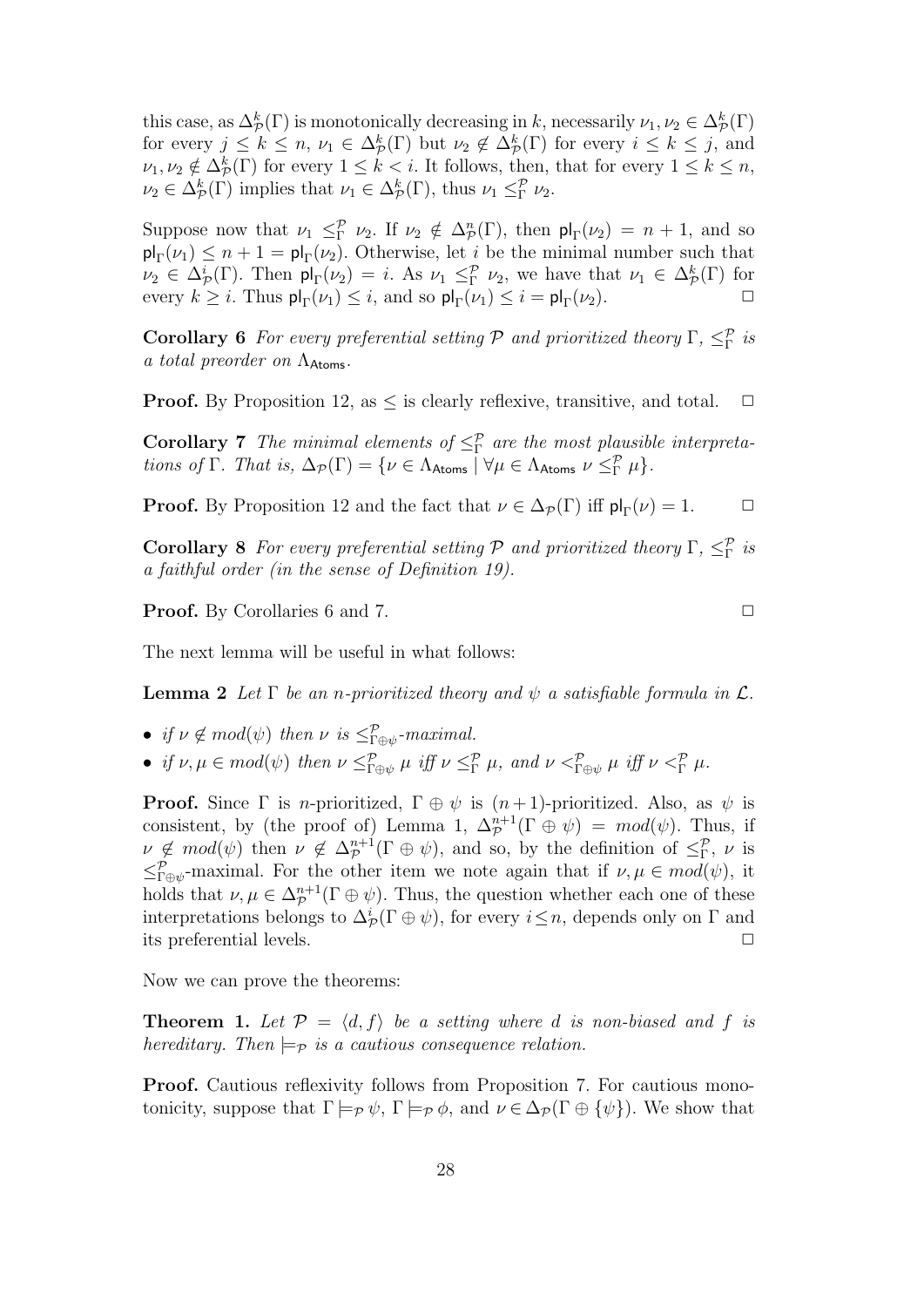$\nu \in \Delta_{\mathcal{P}}(\Gamma)$  and since  $\Gamma \models_{\mathcal{P}} \phi$ , we get that  $\nu \in mod(\phi)$ , and so  $\Gamma \oplus {\psi} \models_{\mathcal{P}} \phi$ . Indeed, as  $\nu \in \Delta_{\mathcal{P}}(\Gamma \oplus {\psi})$  and since by Lemma 1 and its proof,  $\Delta_{\mathcal{P}}(\Gamma \oplus \psi) \subseteq$  $\Delta_{\mathcal{P}}^{n+1}(\Gamma \oplus \psi) = mod(\psi)$ , we have that  $\nu \in mod(\psi)$ . Now, if  $\nu \notin \Delta_{\mathcal{P}}(\Gamma)$ , there is a valuation  $\mu \in \Delta_{\mathcal{P}}(\Gamma)$  such that  $\mu <sup>P</sup><sub>\Gamma</sub> \nu$ . As  $\Gamma \models_{\mathcal{P}} \psi$ ,  $\mu \in mod(\psi)$  as well. By Lemma 2, then,  $\mu <^{\mathcal{P}}_{\Gamma \oplus \psi} \nu$ . This is a contradiction to the fact that  $\nu \in \Delta_{\mathcal{P}}(\Gamma \oplus {\psi})$  (see Corollary 7).

For cautious transitivity, suppose that  $\Gamma \models_{\mathcal{P}} \psi$  and  $\Gamma \oplus {\psi} \models_{\mathcal{P}} \phi$ . If  $\Gamma \not\models_{\mathcal{P}} \phi$ , then there is a valuation  $\nu \in \Delta_{\mathcal{P}}(\Gamma)$  such that  $\nu \notin mod(\phi)$ . Since  $\Gamma \oplus {\psi} \models_{\mathcal{P}} \phi$ ,  $\nu \notin \Delta_{\mathcal{P}}(\Gamma \oplus {\psi}),$  and so there is  $\mu \in \Delta_{\mathcal{P}}(\Gamma \oplus {\psi}),$  such that  $\mu <sup>p</sup>_{\Gamma \oplus \psi} \nu$ . Again, as  $\Delta_{\mathcal{P}}^{n+1}(\Gamma \oplus {\psi}) = mod(\psi)$ , we have that  $\mu \in mod(\psi)$ . Also, since  $\Gamma \models_{\mathcal{P}} \psi$ ,  $\nu \in mod(\psi)$  as well. Thus, by Lemma 2,  $\mu <sup>P</sup><sub>\Gamma</sub> \nu$ . Again, by Corollary 7, this contradicts the fact that  $\nu \in \Delta_{\mathcal{P}}(\Gamma)$ .

**Theorem 2.** Let  $\mathcal{P} = \langle d, f \rangle$  be a setting where d is non-biased and f is hereditary. Then  $\models_{\mathcal{P}}$  is prioritized preferential.

Proof. Cautious monotonicity and cautious transitivity are shown in Theorem 1. Weak transitivity follows from the fact that if  $\psi$  is satisfiable then  $\Delta_{\mathcal{P}}(\Gamma \oplus {\psi}) \subseteq \text{mod}(\psi)$ . For right weakening, note that  $\models \psi \rightarrow \phi$  means that  $mod(\psi) \subseteq mod(\phi)$  and  $\Gamma \models_{\mathcal{P}} \psi$  means that  $\Delta_{\mathcal{P}}(\Gamma) \subseteq mod(\psi)$ . Thus,  $\Delta_{\mathcal{P}}(\Gamma) \subseteq \mathit{mod}(\phi)$ , and so  $\Gamma \models_{\mathcal{P}} \phi$ . Left logical equivalence follows from the fact that if  $\models \psi \leftrightarrow \phi$  then  $mod(\psi) = mod(\phi)$ . Thus, if  $\psi$  is satisfiable, so is  $\phi$ , and it holds that

$$
\Delta_{\mathcal{P}}^n(\Gamma \oplus {\psi}) = mod(\psi) = mod(\phi) = \Delta_{\mathcal{P}}^n(\Gamma \oplus {\phi}).
$$

Otherwise, both  $\psi$  and  $\phi$  are not satisfiable, in which case

$$
\Delta_{\mathcal{P}}^n(\Gamma \oplus {\psi}) = \Delta_{\mathcal{P}}^n(\Gamma) = \Delta_{\mathcal{P}}^n(\Gamma \oplus {\phi}).
$$

In both cases, then,  $\Delta_{\mathcal{P}}^n(\Gamma \oplus {\psi}) = \Delta_{\mathcal{P}}^n(\Gamma \oplus {\phi}).$  As for every  $i < n$  it holds that  $\Delta^i_{\cal P}(\Gamma \oplus {\psi\})$  and  $\Delta^i_{\cal P}(\Gamma \oplus {\phi\})$  are determined by the elements of  $\Gamma$ , we conclude that  $\Delta_{\mathcal{P}}(\Gamma \oplus {\psi}) = \Delta_{\mathcal{P}}(\Gamma \oplus {\phi}).$  Hence,  $\Gamma \oplus {\psi}$  and  $\Gamma \oplus {\phi}$  have the same  $\models_{\mathcal{P}}$ -conclusions.

It remains to show the rule 'Or'. For this, assume for a contradiction that  $\Gamma \oplus$  $\{\psi \vee \phi\} \not\models_{\mathcal{P}} \sigma$ . If either  $\psi$  or  $\phi$  is a contradiction this immediately implies that either  $\Gamma \oplus {\psi} \not\models_{\mathcal{P}} \sigma$  or  $\Gamma \oplus {\phi} \not\models_{\mathcal{P}} \sigma$  and we are done. So assume that both  $\psi$ and  $\phi$  are satisfiable. In this case, there is a valuation  $\nu \in \Delta_{\mathcal{P}}(\Gamma \oplus {\psi \vee \phi}) \subseteq$  $mod(\psi \vee \phi)$  such that  $\nu(\sigma) = f$ . By Lemma 2,  $\nu$  is  $\leq^{\mathcal{P}}_{\Gamma}$ -minimal in  $mod(\psi \vee \phi)$ . Assume, without a loss of generality, that  $\nu \in mod(\psi)$ . In particular,  $\nu$  is  $\leq^{\mathcal{P}}_{\Gamma}$ minimal in  $mod(\psi)$ , and so  $\nu \in \Delta_{\mathcal{P}}(\Gamma \oplus {\psi})$ . This contradicts the assumption that  $\Gamma \oplus {\psi} \models_{\mathcal{P}} \sigma.$ 

**Theorem 3.** A preferential setting  $P$  is characterized by faithful orders: for every prioritized theory  $\Gamma$  there is a faithful order  $\leq^{\mathcal{P}}_{\Gamma}$  (depending on  $\mathcal P$  and